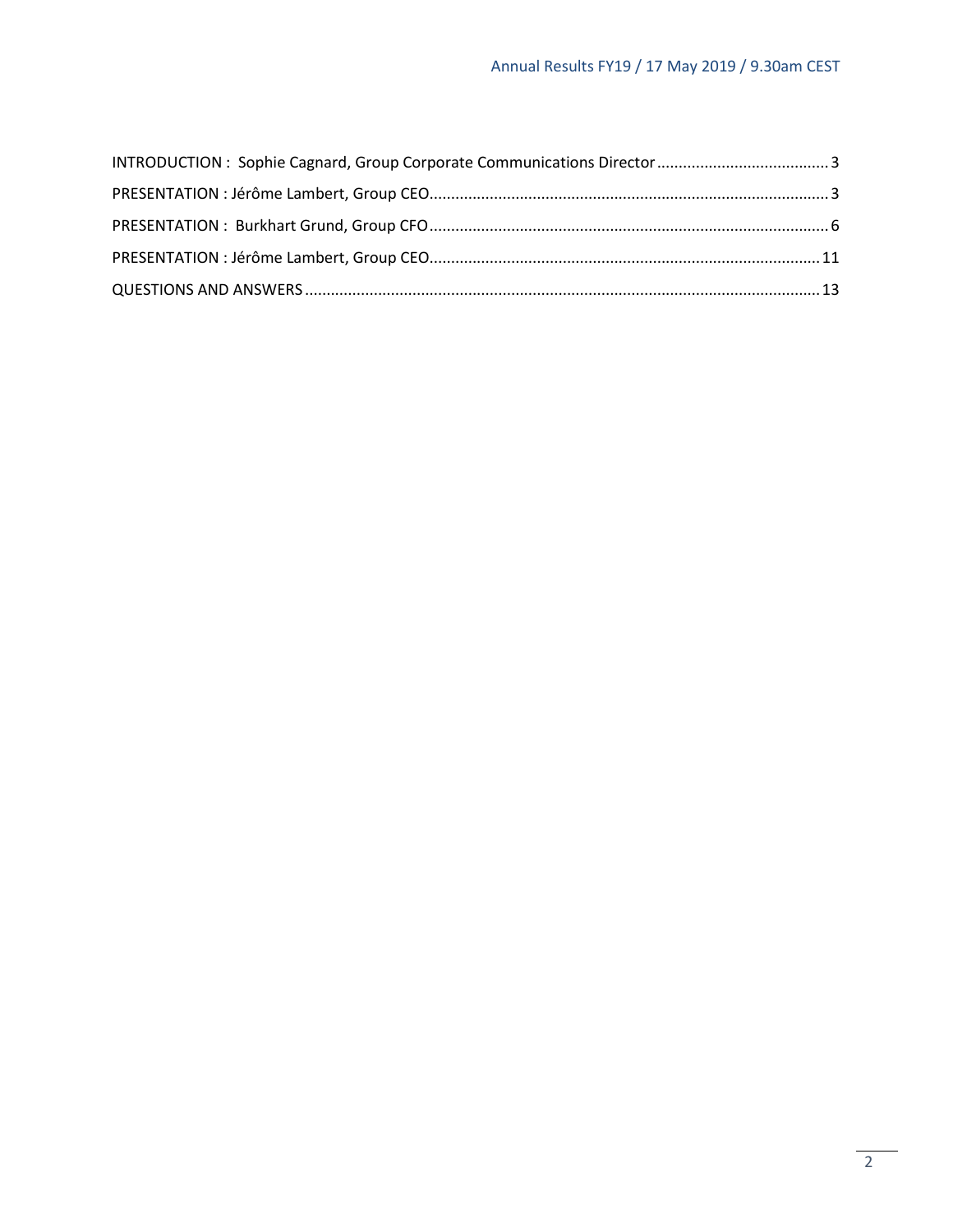Dino: Ladies and gentlemen, welcome to the fiscal year 2019 Annual Results presentation conference call and live webcast for Compagnie Financière Richemont. I'm Dino, your call operator. The conference must not be recorded for publication or broadcast. At this time, it's my pleasure to hand over to the Auditorium in Bellevue.

## <span id="page-2-0"></span>**INTRODUCTION :** Sophie Cagnard, Group Corporate Communications **Director**

Sophie CAGNARD: Good morning, thank you for coming to Geneva to attend Richemont's2019 Annual Results Presentation. For those of you participating remotely, welcome. This is Sophie Cagnard, and joining us today from Richemont are Jérôme Lambert, Group CEO, Burkhart Grund, Group CFO, Cyrille Vigneron, CEO of Cartier and Nicolas Bos, CEO of Van Cleef & Arpels. Jérôme will begin by taking you through the highlights, before reviewing sales. Burkhart will then present the Maisons' key developments and take you through the financials. Thereafter, Jérôme will conclude. The presentation will be followed by a Q&A session and questions will be taken from the floor and, time permitting, from those of you who would have submitted the questions via our website, Richemont.com. The presentation and company announcement are available on [www.richemont.com,](http://www.richemont.com/) while an archive of this webcast will be available today at 15:00 Geneva time. Before we begin, could you kindly switch off your mobile devices. Thank you. Over to you, Jérôme.

## <span id="page-2-1"></span>**PRESENTATION :** Jérôme Lambert, Group CEO

Jérôme LAMBERT: Thank you, Sophie. Good morning, ladies and gentlemen here in the Auditorium and those of you watching behind your screens. Thank you for your time.

Before looking at the numbers, let me remind you that 11 months of YOOX NET-A-PORTER results and 10 months of Watchfinder results have been included in the Group's financial statements at 31 March 2019. They are grouped under 'Online Distributors', which is a newly presented business area. The first-time consolidation of online distribution has had a material impact on sales, operating profit, cash flow and net cash, and we'll have also a newly reported distribution channel, online retail, which re-groups the sales of YOOX NET-A-PORTER as well as the online sales portion of both Watchfinder and the Group's Maisons. Retail now incorporates only sales from the Group's directly operated boutiques. With this now clarified, let's first look at the numbers.

Richemont is reporting a set of numbers that reflects the initial benefits of past decisions regarding monitoring of sell-in and sell-out at the Group's multi-brand watch retailers, the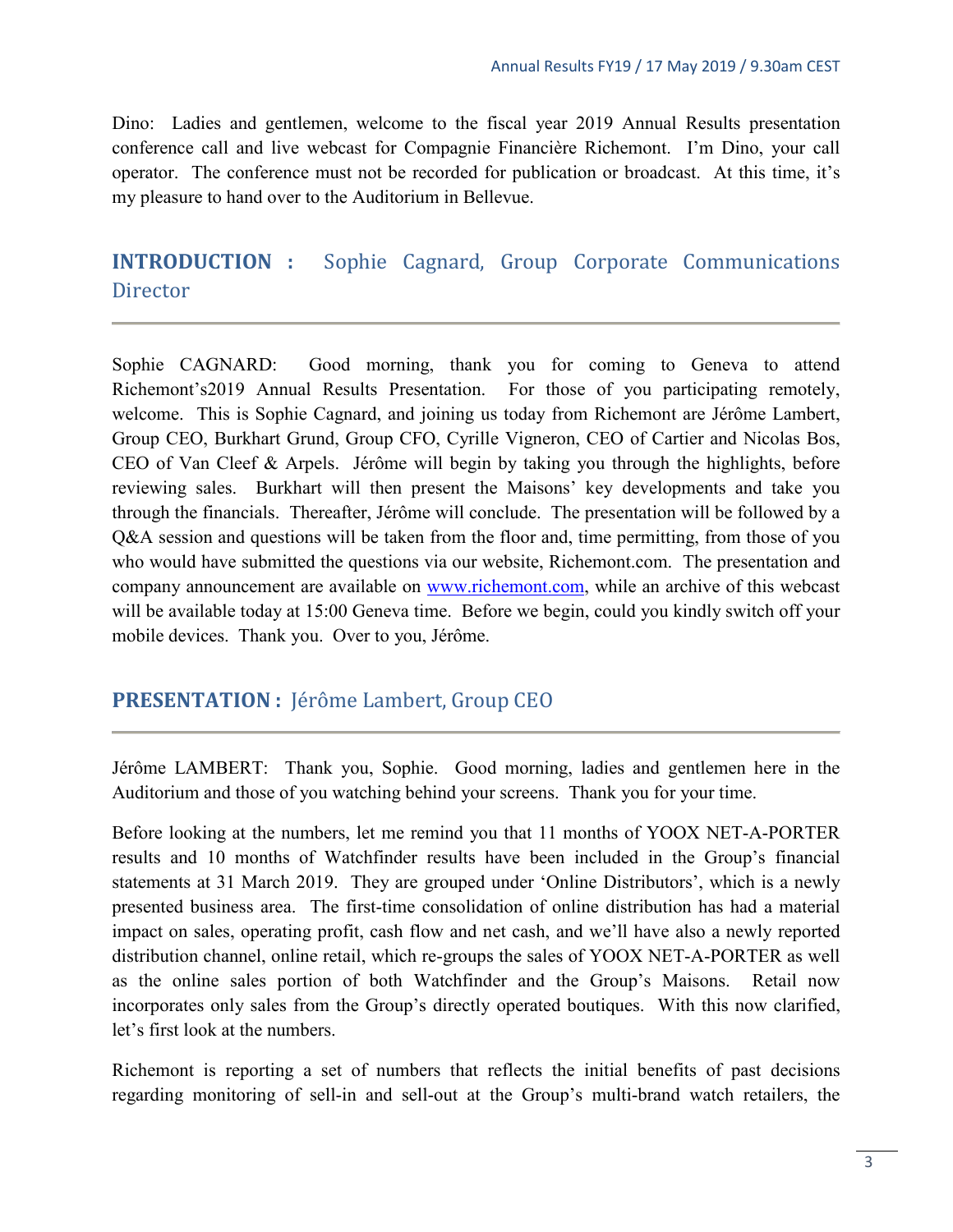improvement of distribution networks and a generally supportive external environment. The past twelve months have seen growth in most of the regions and across all business areas. The year was also characterised by strong jewellery and watch sales in the Group's directly operated stores.

Sales for the year increased by 27% at both actual and constant exchange rates, to end the year close to  $E14$  billion. Excluding Online Distributors, sales for the year increased by 8% at both actual and constant exchange rates, and increased by 6% when excluding watch inventory buybacks in fiscal year 2018. Operating profit increased by 5% to  $\epsilon$ 1.943 billion. This  $\epsilon$ 99 million increase reflected higher sales and gross profit, but also, on the one hand,  $E165$  million of amortisation of intangible assets related to the YOOX NET-A-PORTER and Watchfinder acquisitions, and on the other hand,  $E118$  million of one-time charges mostly related to portfolio transactions and the prior year's inventory buy-backs. The operating margin for the year was 13.9%, down from 16.7% in the prior year. Excluding the first-time consolidation impact of the Online Distributors and the other charges just mentioned, the operating margin improved to 19.5%. Profit for the year of  $\epsilon$ 2.787 billion included the post-tax non-cash accounting gain of  $E1.378$  billion on YNAP shares held prior to the voluntary tender offer. The net cash position of  $E2.528$  billion is lower than last year, primarily as a result of the cash settlements for the YOOX NET-A-PORTER and Watchfinder acquisitions.

Let me now walk you through the Group sales performance, first by region, then by distribution channel, and finally by product line, with changes versus last year, as always, expressed in constant currencies.

Let us start with Europe, our second-largest market, with 29% of Group sales. Full-year sales increased by 37% overall, having benefited from the integration of YOOX NET-A-PORTER and Watchfinder, both of whom have a strong sales base in Europe. Excluding Online Distributors, sales increased by 1%, reflecting the impact of the Lancel disposal, the continued optimisation of our wholesale network, continued focus to align inventories with end-client demand and temporary store closures in France. A limited reduction in wholesale sales was more than offset by a moderate increase in retail sales, and in our largest market, the United Kingdom, sales were broadly in line with the prior year. There was growth in Germany, Switzerland and, though more limited, in France, while other markets recorded contrasted performance. Growth was led by Jewellery Maisons and, to a lesser extent, by the Specialist Watchmakers.

Let us move to Asia Pacific, our largest region. Sales increased by 20% overall, accounting for 38% of the Group total. Excluding Online Distributors, sales grew by 14% on top of strong comparative figures in the prior year. The strong growth was broad-based, with double digit increases in all main markets, led by mainland China, and in all distribution channels. Both the retail and wholesale channels benefited from store openings, with 20 internal and 19 franchisee store openings respectively. By business area, both Jewellery Maisons and Specialist Watchmakers grew at double digit rates.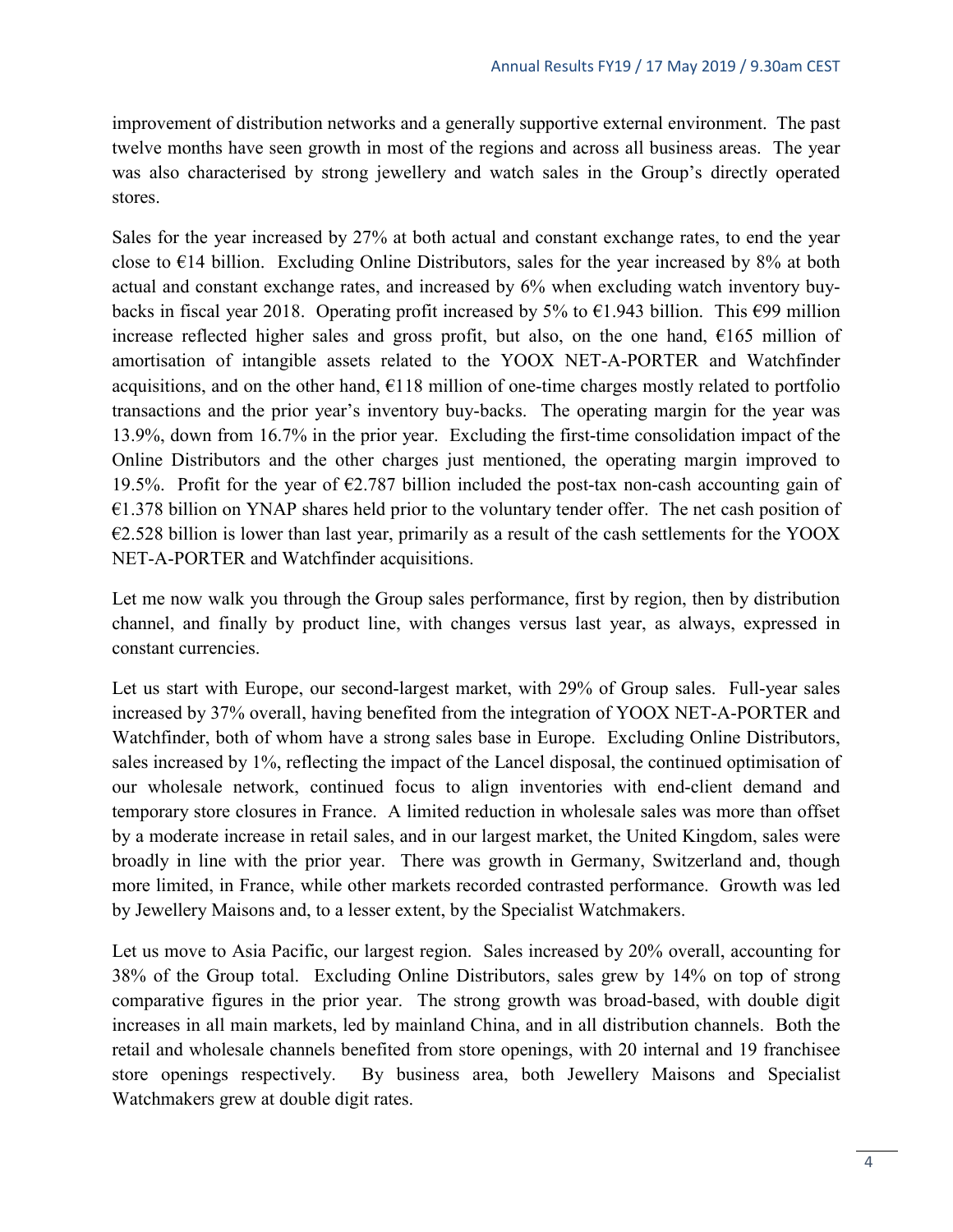Let us now look at the Americas, where sales grew by 40% overall and by 11% excluding Online Distributors. The significant difference in growth rates reflects the fact that the Americas is a major region for YOOX NET-A-PORTER. There was growth in all distribution channels, including a double digit increase in retail - offline and online - and a high single digit increase in wholesale. Across our business areas, sales expanded at double digits, led by Jewellery Maisons and Peter Millar. The region contributed 18% of Group sales, an increase from 16% a year ago, with the US remaining our largest market ahead of mainland China and Hong Kong.

Let us now turn to Japan, which generated 8% of Group sales and posted a 16% progression in sales overall and an 8% increase excluding Online Distributors. There was double digit growth in wholesale and high single digit growth in retail, sustained by both domestic and tourist spending. Jewellery Maisons showed good momentum, while Specialist Watchmakers had strong growth, particularly in retail.

Finally, Middle East and African region, which represented 7% of Group sales and saw sales rise by 8% overall. Excluding Online Distributors, sales decreased by 2%, reflecting impacts of the wholesale network optimisation and relatively unfavourable currency movements, the latter weighing on tourist spending. Continued growth at the Jewellery and Fashion & Accessories Maisons helped mitigate lower sales at the Specialist Watchmakers.

Let us turn now to sales by distribution channel. First, the retail channel. Sales in our 1'099 directly operated stores increased by 8%, with growth in all regions, led by double digit increases in Asia Pacific and in the Americas. Noteworthy here is the performance of Jewellery Maisons and Specialist Watchmakers, where sales expanded at a double digit rate. There was a net reduction of 24 stores in our retail network, (TC: 00:10:00) reflecting the disposal of Lancel and the selective opening of new stores. Sales benefited from the first-time consolidation of Watchfinder stores, the reopening of several renovated stores and from the full-year impact of the internalisation of external points of sale in the Middle East at the end of calendar year 2017. The overall contribution to Group sales from our directly operated boutiques was reduced from 63% last year to 53%, mainly as a result of the first-time presentation of the new online retail sales channel. Excluding this new channel, the contribution of retail sales would have been in line with last year.

Next, let us look at online retail. This newly reported distribution channel consolidates the sales from YOOX NET-A-PORTER and the online sales portion of both Watchfinder and the Group's Maisons. YOOX NET-A-PORTER has been consolidated since May 2018 and Watchfinder since June 2018. Online sales in the Group's Maisons continued to expand, registering double digit growth. Online retail represented 16% of Group sales.

Third, wholesale. This channel includes sales to franchise partners and to multi-brand retail partners. Wholesale sales increased by 7%. Excluding the impact of non-recurrence of the prior year watch inventory buy-backs, they increased by low single digits. Double digit increases in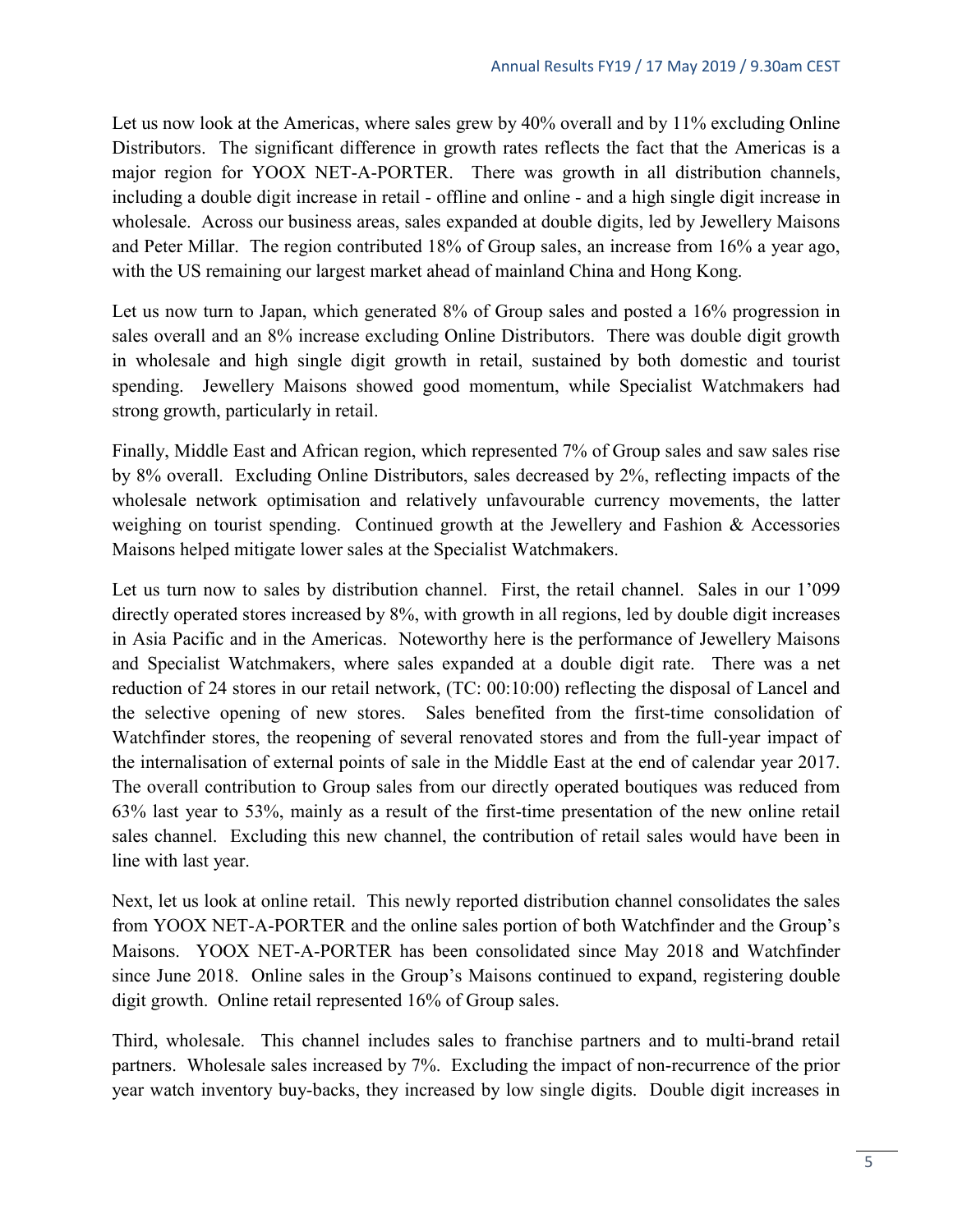Asia Pacific and Japan, as well as a high single digit increase in the Americas more than offset declines in the other regions. Wholesale sales were impacted by the continued alignment of sellin with sell-out and the optimisation of the wholesale watch retailer network. The wholesale channel generated 31% of Group sales, compared with 37% last year, primarily as a result of the new online retail channels and the measures just mentioned.

Finally, let's move to the sales breakdown by product line, focusing on our Maisons. Most product categories posted growth, most notably jewellery and watches which both grew by 10%. Jewellery sales saw progression in all regions and in all channels. Watch sales increased in most regions with double digit growth in retail, reflecting strong end-client demand. They remain the two largest product lines at 36% and 35% of Group sales respectively. Writing instruments registered a 5% increase in sales, which is a noteworthy performance in a mature market. The impact of Online Distributors is mostly evidenced in clothing and in leather goods.

Burkhart will now take you through the Maison and segment highlights. Over to you, Burkhart.

## <span id="page-5-0"></span>**PRESENTATION :** Burkhart Grund, Group CFO

Burkhart GRUND: Thank you, Jérôme. As you know, I come from Jewellery Maisons, so I'll start with the Jewellery Maisons which, after the inclusion of Online Distributors, accounted for 51% of Group sales. The business area includes the total sales of Cartier and Van Cleef & Arpels, across all product lines. The Jewellery Maisons generated a solid set of results. Sales grew by 10% to  $\epsilon$ 7.083 billion, with growth in all regions, led by double digit increases in Asia Pacific and the Americas. There was strong growth in retail and good growth in wholesale. The Jewellery Maisons' operating results rose by 16% to  $\epsilon$ 2.229 billion, and operating margin improved 160 basis points to now 31.5%. This €303 million improvement can be attributed to higher sales, manufacturing efficiency gains, a relatively favourable Swiss franc and good cost control, which more than offset investments in retail and communication.

Let us look at the main developments over the past twelve months. There was double digit growth in both watches and jewellery, the two main product lines of the Jewellery Maisons. Growth in watches was broad-based across the collections, benefiting in particular from the successful launch of the rejuvenated *Santos de Cartier* and from *Poetic Complications* at Van Cleef & Arpels. In jewellery, growth was sustained by iconic collections such as *Love* and *Juste un Clou* at Cartier and *Alhambra* and *Perlée* at Van Cleef & Arpels, as well as the introduction of new jewellery creations such as *Galaxies* at Cartier or *Frivole* at Van Cleef & Arpels. The new corporate campaign at Cartier, the 50th anniversary of *Alhambra* at Van Cleef & Arpels and increased presence on social media, for instance, the *Santos de Cartier* digital campaign, all had a positive impact on sales. The strong performance in retail benefited from the reopening of renovated stores under the new retail concept at Cartier and three net new stores at Van Cleef &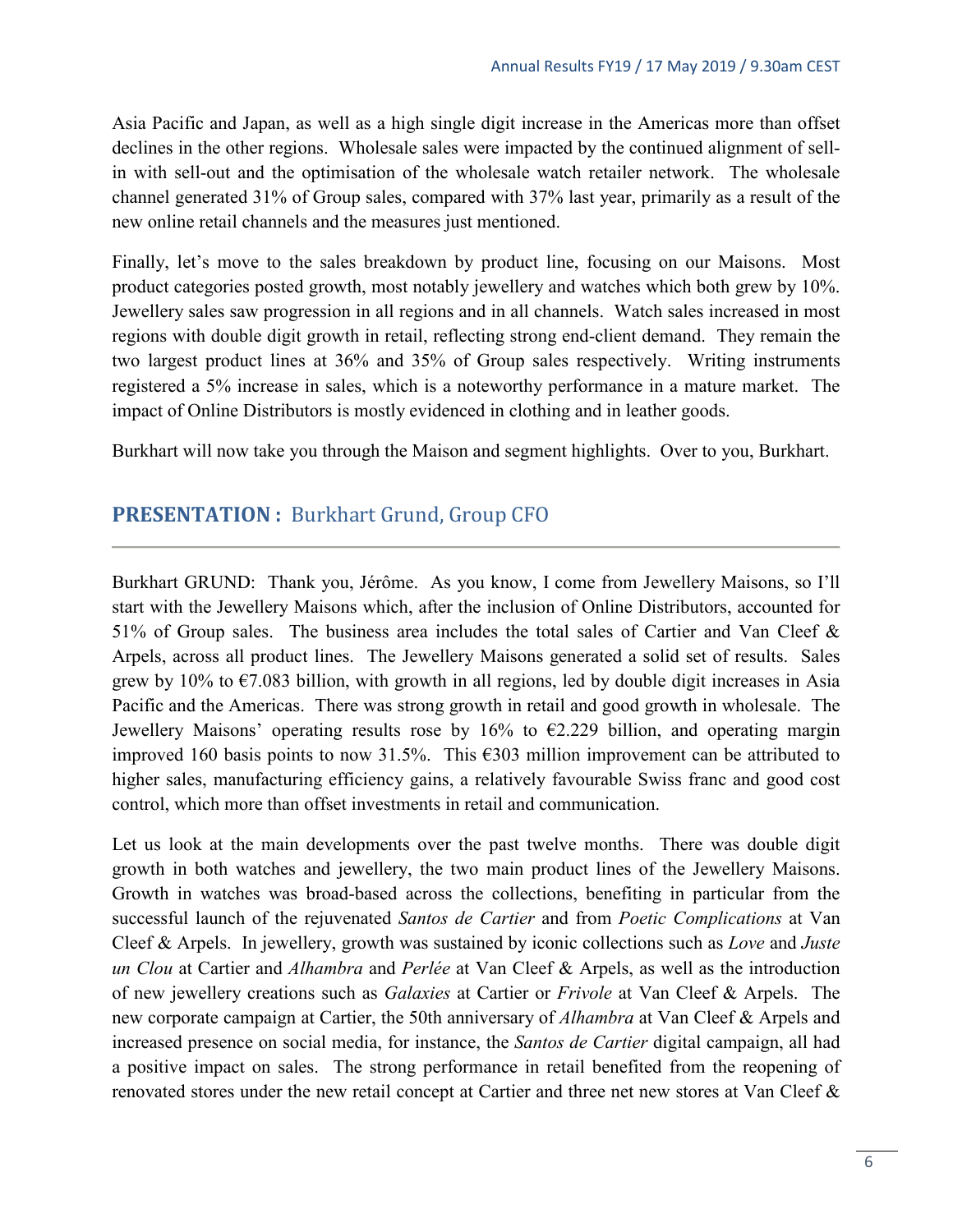Arpels. There was also high growth in online sales, both on the Maisons websites and through the offering of several collections on NET-A-PORTER and MR PORTER. In wholesale, inventory management and distribution network optimisation initiatives that we introduced in late 2016 have had a positive impact on growth.

Let us now review our Specialist Watchmakers business area, which consolidates the results of eight watch Maisons. They have shown good progress. Overall sales increased by 10% to  $\epsilon$ 2.98 billion. There was strong growth in Asia Pacific, Japan and the Americas. In retail, strong endclient demand led to a double digit increase, whilst wholesale growth reflected the nonrecurrence of the prior year's watch inventory buy-backs. Excluding the impact of such buybacks, wholesale sales declined moderately. Operating results rose to  $\epsilon$ 378 million and the operating margin increased for the second consecutive year, reaching 12.7% of sales, a 300 basis-point improvement compared with a year ago. Higher sales, increased manufacturing efficiencies, a relatively favourable Swiss franc, a larger share of retail, the non-recurrence of inventory buy-backs and strong cost control all contributed to the margin improvement. Partly offsetting these positive elements were stock provisions for the physical return of inventory.

Let us look at some highlights of the past 12 months for the specialist watchmaker Maisons. There was growth across almost all Maisons. Successful launches during the year included the *Polaris* at Jaeger-LeCoultre, *Fifty-Six* at Vacheron Constantin, the Jubilee Collection to celebrate IWC's 150th Anniversary, *Excalibur Aventador* at Roger Dubuis, *Possession* at Piaget and the *Datograph Up/Down Lumen* at Lange & Söhne. Retail growth was strong at most Maisons, most notably at Jaeger-LeCoultre, Vacheron Constantin and IWC. Growth was supported by a net increase of 11 directly operated stores, mostly in mainland China, bringing the total to now 295 stores. Sales of watches online continued to progress, albeit from a low base. With the latest introduction of Roger Dubuis, seven of our Specialist Watchmakers now have a presence on MR PORTER and NET-A-PORTER. Wholesale sales were constrained by inventory control and optimisation of the wholesale network. The focus on true end-demand has led to further decreases of retailers' inventories. Wholesale sales also benefited from the non-recurrence of the inventory buy-backs and from the opening of franchise stores, mostly across Asia Pacific.

Now let us talk about Online Distributors, our new business area that Jérôme mentioned, which as you know includes YOOX NET-A-PORTER and Watchfinder. Sales made by YOOX NET-A-PORTER of our Maisons' products are shown under both the Maisons' respective business areas and under Online Distributors. They are subsequently eliminated under inter-segment eliminations. Online Distributors posted double digit sales growth, with sales reaching  $\epsilon$ 2.1 billion or 15% of Group sales. Operating losses amounted to  $\epsilon$ 264 million and included  $\epsilon$ 165 million for the amortisation of intangible assets recognised on acquisition. The result was also impacted by additional investment in communication and IT, primarily linked to THE OUTNET and MR PORTER's global technology and logistics platform migration. On an EBITDA basis, Online Distributors were slightly contributive.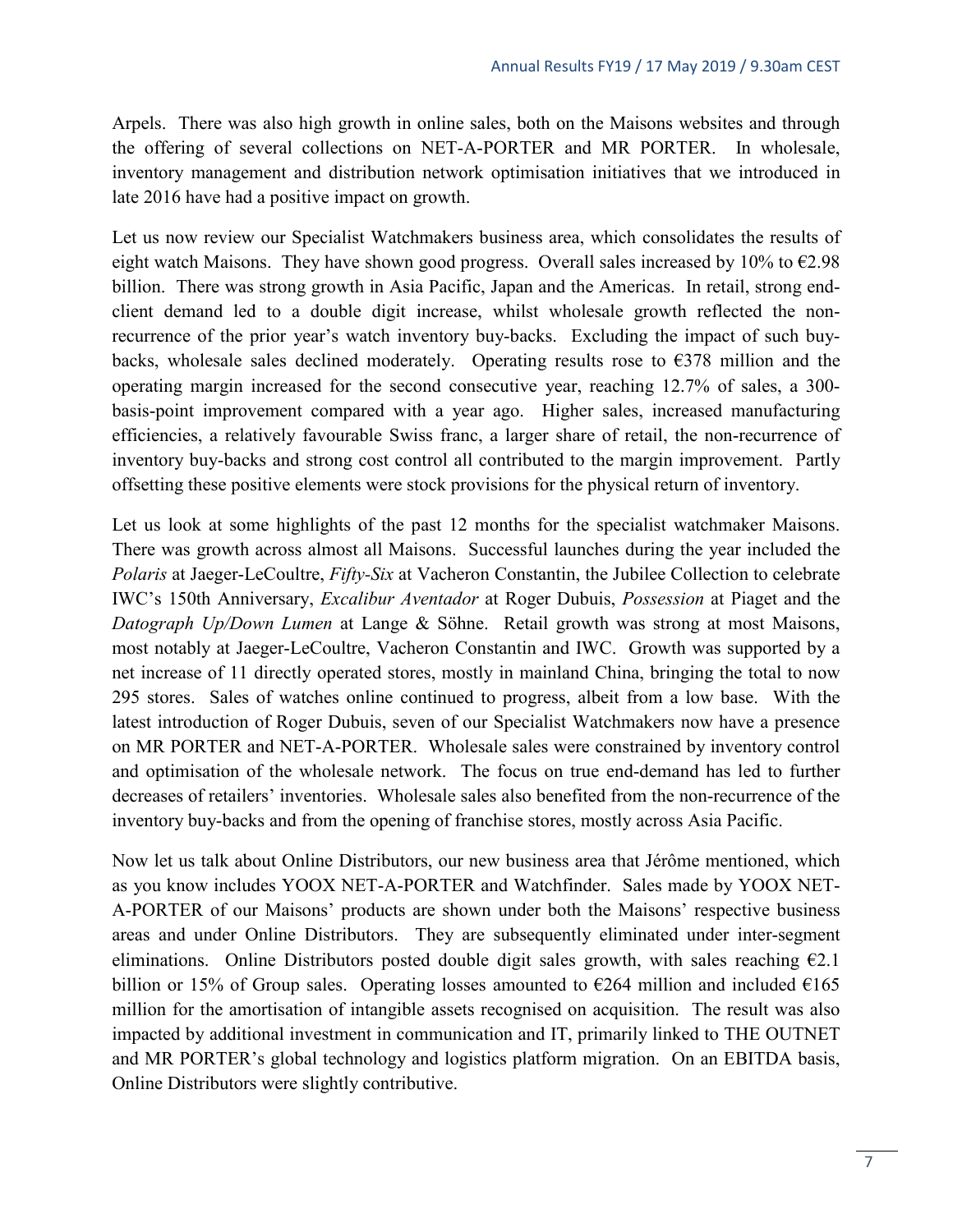Now let us look at some operational developments for these two distributors. In the 11 months (TC: 00:20:00) that YOOX NET-A-PORTER has been consolidated into Richemont numbers, double digit sales growth was balanced across business lines and regions. Shopping on mobile devices has increased further, to represent more than 50% of sales now. In terms of offering, the Fine Jewellery and Watch Suite at NET-A-PORTER and the Luxury Watch Guide at MR PORTER were launched in spring 2018. Over the past 11 months, as an example, a watch was sold for more than  $\epsilon$ 200'000 on MR PORTER and a piece of jewellery for over  $\epsilon$ 165'000 on NET-A-PORTER. YOOX NET-A-PORTER has also introduced The Vanguard to foster emerging talents in fashion, a kidswear offer and Clean Beauty, in order to meet clients' demands for organic products. Overall, more than 400 new brands and over 135 exclusive capsules and collaborations were launched across the business lines. The joint venture with Alibaba is progressing well.

At Watchfinder, the rate of sales growth was single digit, impacted by Brexit uncertainties and strong comparatives. The team is working on raising its visibility and digital outreach. Building on its reputation of trust and expertise in the pre-owned market, Watchfinder has begun to develop an international presence, starting with France. Already a dedicated French website and a showroom at La Défense, near Paris, are operational. They continued adding new servicing accreditations. In total, the Watchfinder service centre is accredited by 17 leading brands for spare parts and repairs. This represents a clear competitive advantage.

Finally, let us move to 'Other', which includes the Group's Fashion & Accessories Maisons, its unbranded watch component manufacturing and real estate activities. Excluding the impact of the Lancel and Shanghai Tang disposals, sales at the Fashion & Accessories Maisons rose by 5%, with growth in all regions, led by double digit growth in the Americas. Operating losses amounted to  $\epsilon$ 100 million. If we exclude net one-time charges of  $\epsilon$ 58 million in the year under review, primarily related to the disposal of Lancel, and of  $\epsilon$ 37 million in the prior year, the operating loss was  $\epsilon$ 42 million in the year under review and  $\epsilon$ 28 million in the prior year. The variance can be explained by increased investment in communication at some Maisons, as well as costs linked to retail expansion and store renovations.

Let us look at the development of the main Maisons. There was growth across all Maisons, though the rate of growth varied from one Maison to another. Montblanc and Peter Millar registered notable increases. Montblanc benefited from good demand for its new technology products with the second version of its *Summit* smart watch, for its leather offer with its new trolley line and for its writing instrument offer, notably with the *Meisterstück Petit Prince* collection. Alfred Dunhill has recorded good progress in sales, and new offerings at Chloé, notably the new *Chloé C* bag and shoes collection, have shown positive early results.

Retail sales posted growth when excluding the impact of the disposals of Shanghai Tang and Lancel and the first-time presentation of the new online retail sales channel. Retail sales were supported by store openings, notably at Chloé and Montblanc, and by the reopening of stores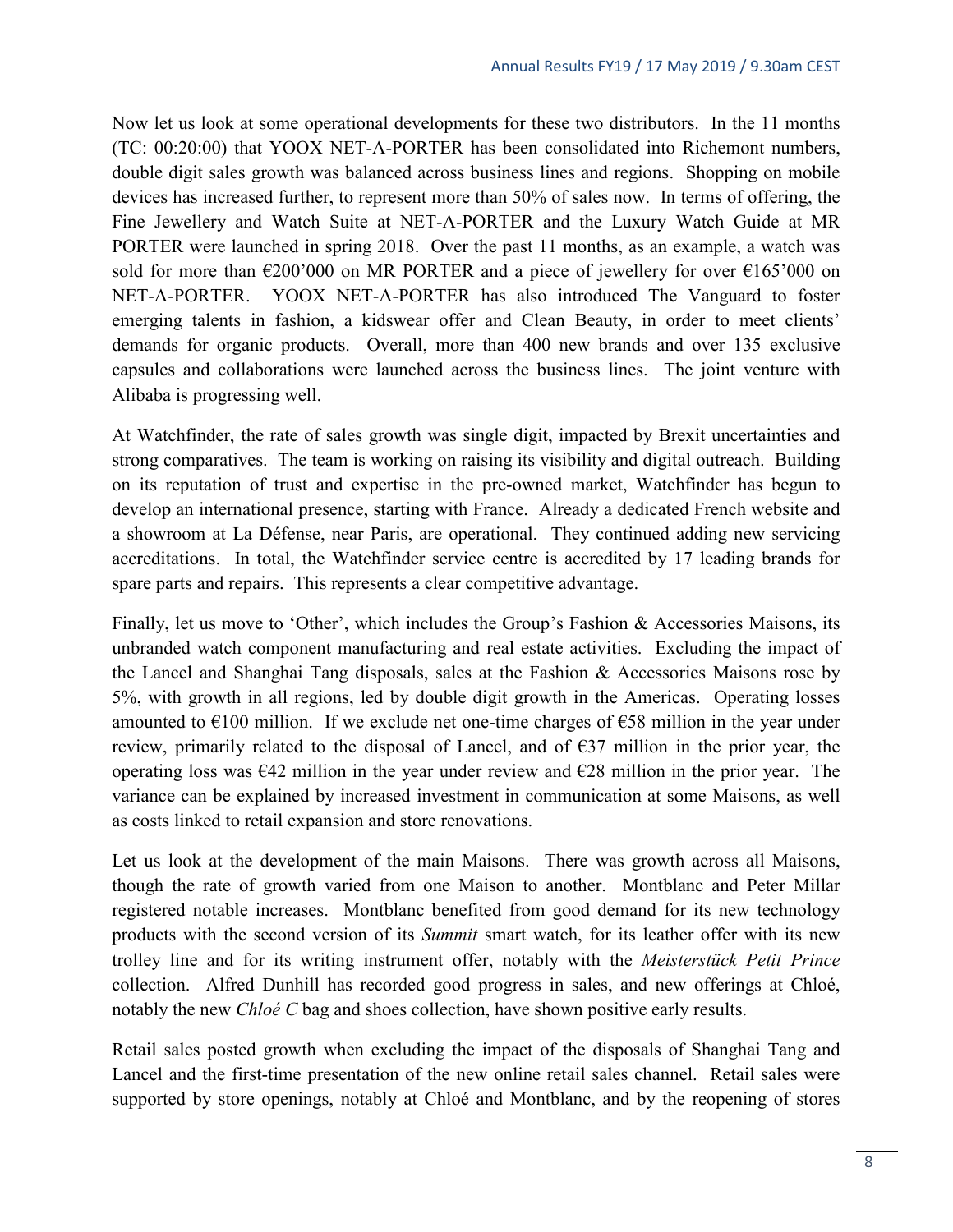under new retail concepts. Montblanc reopened its flagship stores in Geneva and Tokyo under its new concept, resulting in increased productivity and visibility.

Online retail sales were strong, with the highest growth coming from Asia Pacific and the Americas, and in particular from Chloé and Azzedine Alaïa. Online retail sales represented 7% of F&A Maisons' sales.

Wholesale sales grew overall, with varied performances by Maison. They were led by Montblanc and Peter Millar, and supported by the net opening of 17 franchise boutiques, 9 of which within the Dufry network. This concludes the review of the Maisons**.**

Let me now walk you through the rest of the P&L, starting with gross profit. Gross profit increased by 20% overall. The main drivers of this increase were manufacturing efficiency gains, a higher share of retail and online retail, and slightly favourable currencies overall. This resulted in a gross margin of 61.8%, a 340-basis-point decrease from last year. Excluding the integration of YOOX NET-A-PORTER and Watchfinder in the current period's results, gross margin reached an all-time annual high of 66.3%, an increase of 110 basis points compared with last year.

Let us now look at our operating expenses. Overall, expenses increased by 26%. Excluding Online Distributors, the increase was limited to 7%, below the 8% growth in sales of our Maisons. Operating expenses also included one-time expenses of €95 million primarily related to the Lancel disposal, and  $\epsilon 165$  million of amortisation of intangible assets. Together, these charges amounted to  $\epsilon$ 260 million. I will now walk you through the expenses by category.

Selling and distribution expenses, which account for 51% of total operating expenses, increased by 11%. Excluding Online Distributors, selling and distribution expenses rose by 6%. The growth in expenses reflected the increased renovation of our global distribution network and the opening of 41 directly operated stores.

Communication expenses rose by 21%, mainly due to the first-time integration of Online Distributors, and increased communication initiatives at the Jewellery and Fashion & Accessories Maisons.

A new expense line, "fulfilment expenses", amounting to  $E229$  million, represents the costs related to the fulfilment of online orders at the Online Distributors.

Administrative expenses grew by 36%. This growth mainly reflected the inclusion of Online Distributors and continued investment in technology development and maintenance.

Other expenses amounted to  $\epsilon$ 280 million and included the  $\epsilon$ 260 million charges previously mentioned. Net operating expenses represented 48% of Group sales, broadly in line with a year ago.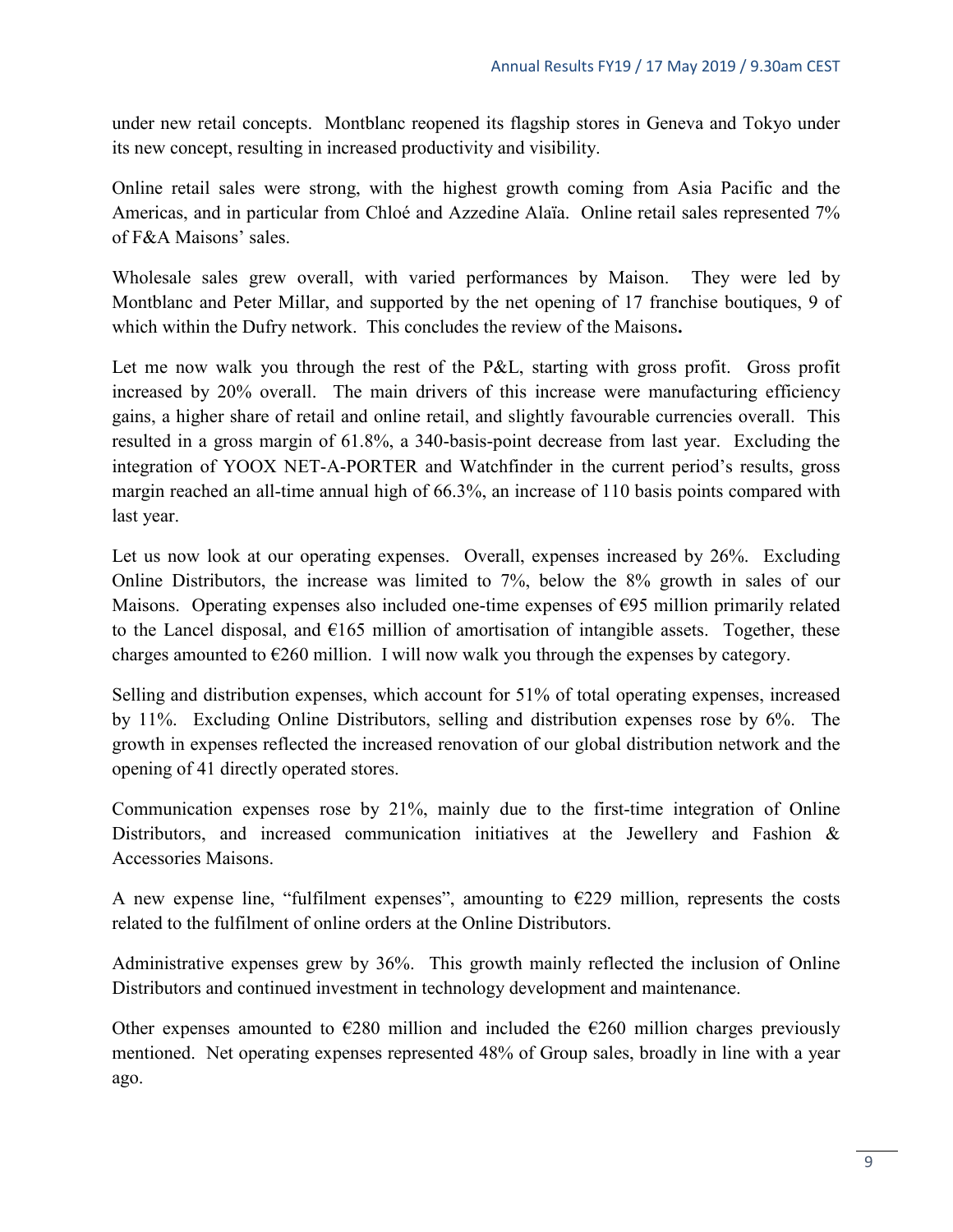This leads us to operating profit, which rose by 5% to  $\epsilon$ 1.943 billion. Excluding one-time net charges of respectively  $\epsilon$ 118 million in the year under review and  $\epsilon$ 208 million in the prior year, as well as this year's first-time consolidation of Online Distributors, operating profit for the year would have increased by 13%. The current year's one-time charges primarily relate to previous year's inventory buy-backs and portfolio transactions. The operating margin of 13.9% compares to 16.7% a year ago. Excluding the consolidation of YOOX NET-A-PORTER and Watchfinder, and the  $E118$  million of one-time items, operating margin increased to 19.5%.

Let us now review the P&L items below operating profit, starting with finance costs. Net finance costs for the period amounted to  $\epsilon$ 183 million, compared with  $\epsilon$ 150 million in the prior year. The  $\epsilon$ 33 million overall increase can be primarily explained by the  $\epsilon$ 69 million interest expenses linked to the €4 billion corporate bond issued in March of last year. There was also a loss on monetary items, compared to a gain in the prior year, due to unfavourable year-end exchange rates when we translate the cash investments at balance sheet closing rates, as well as a negative impact from the currency hedging programme.

Now, let us turn to the profit for the year. Profit for the year rose to  $\epsilon$ 2.787 billion. The strong increase was due to the  $E1.378$  billion post-tax non-cash accounting gain on the revaluation of YNAP shares that we held prior to the tender offer. Excluding this gain, profit for the year increased by 15% to  $\epsilon$ 1.409 billion, as a result of a higher operating profit. The effective tax rate for the year was 21.7%, compared to 25.5% in the prior year and 22.5% two years ago.

I would now like to focus on our cash flow from operations. Cash flow generated from operations decreased by  $\epsilon$ 392 million to  $\epsilon$ 2.331 billion. The reduction (TC: 00:30:00) reflected a working capital absorption of  $\epsilon$ 530 million compared with a  $\epsilon$ 234 million inflow in the prior year. This reversal is mainly due to two factors. First, lower creditors and higher debtors following the use of credit notes that we issued as part of the prior year's watch inventory buyback programme, and second, high investments in inventories at both our Maisons and Online Distributors. These impacts were partly offset by a stronger operating profit. Gross inventories amounted to  $6.2$  billion at year-end, an increase of  $61.2$  billion from the prior year level. They represented 17.7 months of cost of sales, an improvement of 3.1 months compared to the prior year. Excluding Online Distributors, inventories represented 21.1 months of cost of sales, broadly in line with the prior year. The receivables portfolio is healthy at about 95% current.

Let us now turn to our gross capital expenditure, which amounted to  $E826$  million, representing 5.9% of Group sales compared with 4.4% a year ago. The  $\epsilon$ 339 million increase in capital expenditure was mostly related to YOOX NET-A-PORTER. Looking at CAPEX by nature, 40% was related to investments in points of sale, including internal and franchise boutiques and corners. Investments were focused primarily on store renovations and relocations. The most notable projects were the renovations of the Cartier New Bond Street boutique in London, Montblanc's Heritage boutique in Hong Kong, the relocations of Cartier on One Peking Road in Hong Kong, Van Cleef & Arpels in IFC Pudong in Shanghai as well, and IWC and Panerai on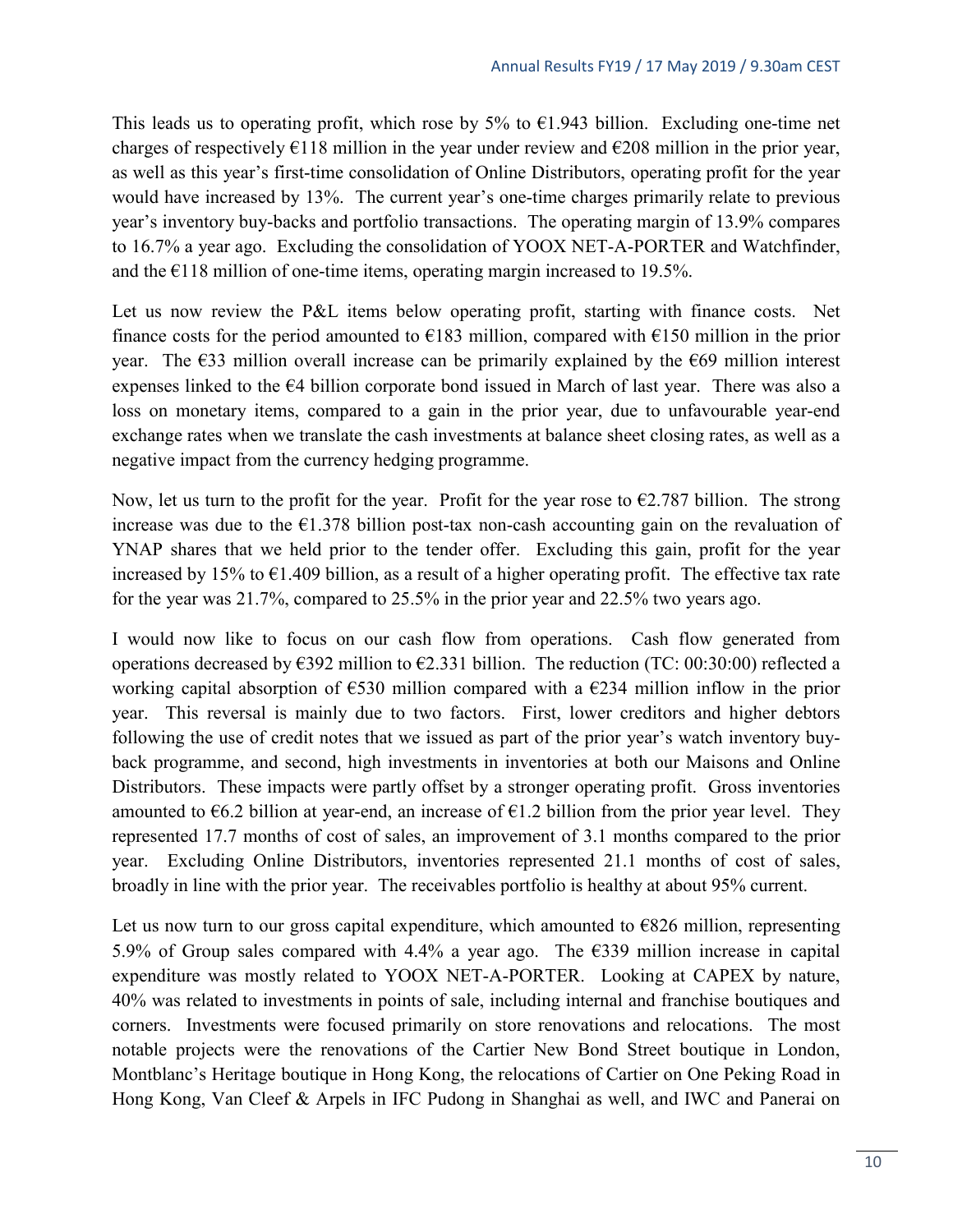Ginza in Tokyo. The most notable openings were for Cartier, Piaget, Van Cleef & Arpels and Alfred Dunhill at Hudson Yards in New York, for Van Cleef & Arpels in Chadstone in Melbourne and for Piaget in Dubai Mall Fashion Avenue. 9% of the gross expenditure was related to manufacturing investments, primarily for machinery and research and development. Other investments accounted for the remaining 51% and comprised mainly the Villars-sur-Glâne logistics centre in Switzerland and the global technology and logistics platform for YOOX NET-A-PORTER in Italy.

Let us now discuss free cash flow. Free cash inflow amounted to  $61.146$  billion, an increase of  $E$ 56 million compared with the prior year. The 6% improvement reflected the lower cash generated from operations and higher capital expenditure, offset by lower spending on investments and investment property.

Let us now turn to our balance sheet. Our balance sheet remained strong, with shareholders' equity rising to 61% of total equity and liabilities, up from 57% a year ago. Net cash, at  $\epsilon$ 2.528 billion, was down by  $\epsilon$ 2.731 billion from the prior year. This was mainly due to the  $\epsilon$ 2.894 billion cash outflow for the acquisitions of YOOX NET-A-PORTER and Watchfinder. Richemont's net cash position comprises highly liquid, highly rated money market funds, shortterm bank deposits and short-duration bond funds. Our overall cash resources are primarily denominated in Swiss francs, euros and US dollars.

Let us now look at our dividend proposal. Our FY19 dividend proposal, to be confirmed by shareholders in September, is CHF 2 per share. This represents an increase of 5% over last year in Swiss franc terms and reflects the performance that we have seen during the year and our strong net cash position. I will now hand back to Jérôme, who will conclude our presentation.

## <span id="page-10-0"></span>**PRESENTATION :** Jérôme Lambert, Group CEO

Jérôme LAMBERT: Thank you, Burkhart. In closing, allow me to underline again the main highlights of the fiscal year 2019. There was first, I would say, growth across all our businesses and almost all regions. More specifically, there was strong growth in Asia Pacific, led by mainland China, and in the Americas, and, in terms of channels, in our retail network for our Jewellery and Watch Maisons. Jewellery Maisons showed strong performance, and the Specialist Watchmakers, good progress. We are starting to see positive results from a number of decisions taken in the past few years, including the alignment of sell-in with sell-out, the buyback of watch inventories, the quality improvements of our distribution network and the focus on key accounts, finally the appointment of our Head of Specialist Watchmakers Distribution. Within Other, mostly comprised of Fashion & Accessories Maisons, Montblanc and Peter Millar recorded good growth, while the other Maisons progressed with more varied performances.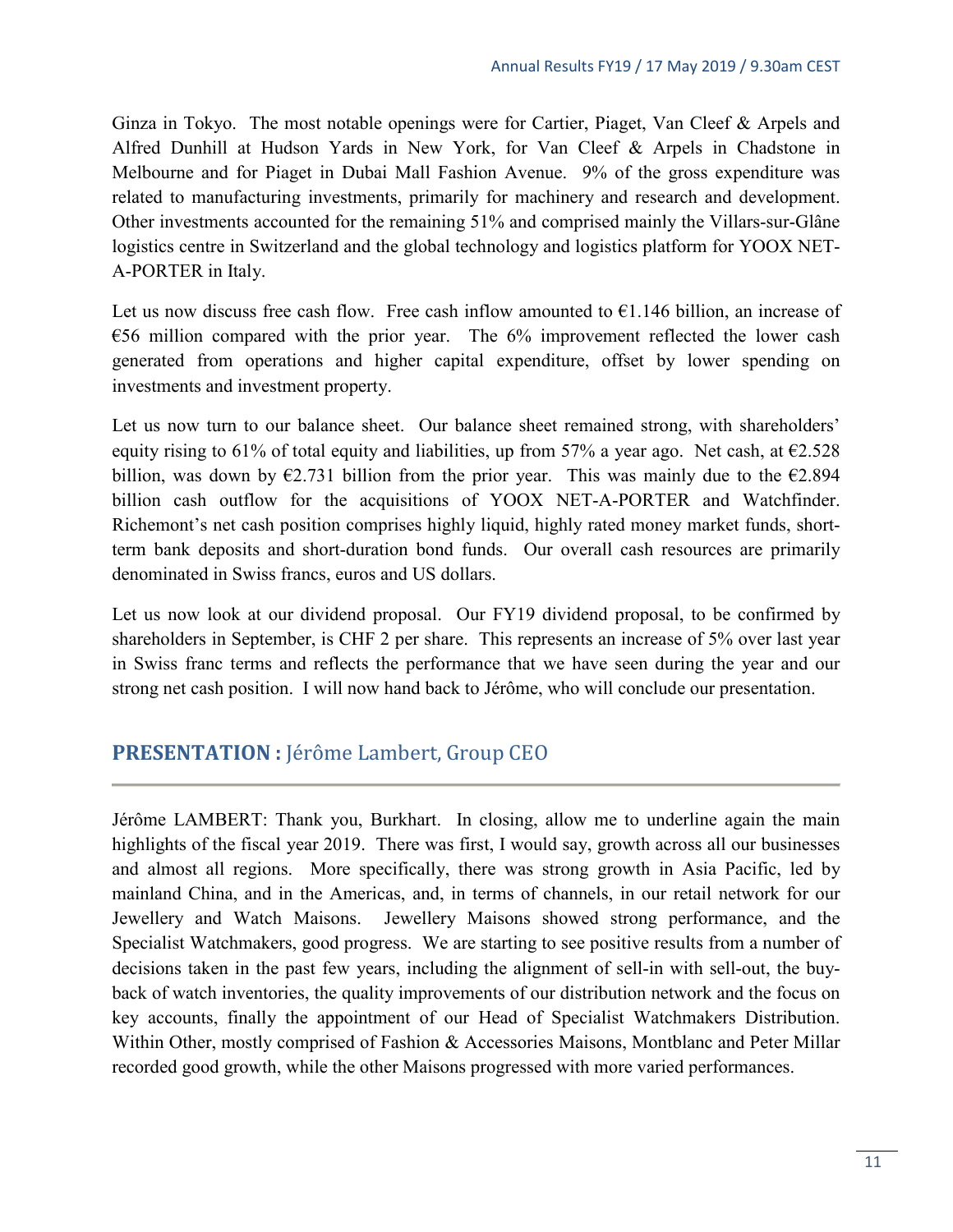We have continued to refine the quality of our products and the environment in which they are sold, while further investing in digital marketing initiatives. Growth in expenses, nevertheless, has been contained below sales growth. Excluding the impact of online distribution and the onetime net charges of €118 million that Burkhart mentioned, Group operating margin increased to 19.5% of sales. We have strengthened our portfolio with YOOX NET-A-PORTER, leader in online luxury retail with strong digital capabilities, and with Watchfinder, which provides access to the important second-hand watch market.

As YOOX NET-A-PORTER's businesses now approach their 20th year, growth is now normalising around a low double digit rate. The joint venture with Alibaba, once operational, is expected to bring new scale for the NET-A-PORTER and MR PORTER brands, opening up the relatively untapped potential in China for online multi-brand luxury shopping. After initial migration challenges at THE OUTNET, now are successfully overcome, we are progressing with the MR PORTER re-platforming, which is expected to be completed this summer. In addition, YOOX NET-A-PORTER has developed a multi-year roadmap for integrating the other Maisons' online services of Richemont with a particular view to offering omnichannel capabilities. These initiatives will benefit YOOX NET-A-PORTER as well as the Group as a whole.

We are pleased with the performance of Watchfinder, given the uncertainties surrounding Brexit. They outperformed the UK watch market and generated healthy profits before amortisation of intangibles. Building on their leading position in the UK, Watchfinder has begun its internationalisation, starting with France this calendar year.

To remain compelling with our clients around the world, we continue to evolve the way we engage with them and the way we distribute our products, favouring direct interaction with end clients, a more upscale retail environment, both online and offline, a greater presence on social media and adapting to local changing needs. To that end, as our Chairman, Mr Rupert, commented, we remain focused on offering products with the highest level of beauty, creativity, heritage and craftsmanship. Quality of our teams, portfolio of assets and balance sheet support us in these ambitions, and here, I would like to thank everyone at Richemont for their hard work and continued dedication. We will now open the floor to questions. Thank you.

<span id="page-11-0"></span>Sophie CAGNARD: Thank you, Jérôme. The Q&A will start very shortly, but can I kindly ask you to announce your name and your company's name just before asking the question, and limit yourself to two questions, please. Since all the hands are up, what I suggest is we start from that side and we'll go all the way down, so we'll start with Francesca. Thank you.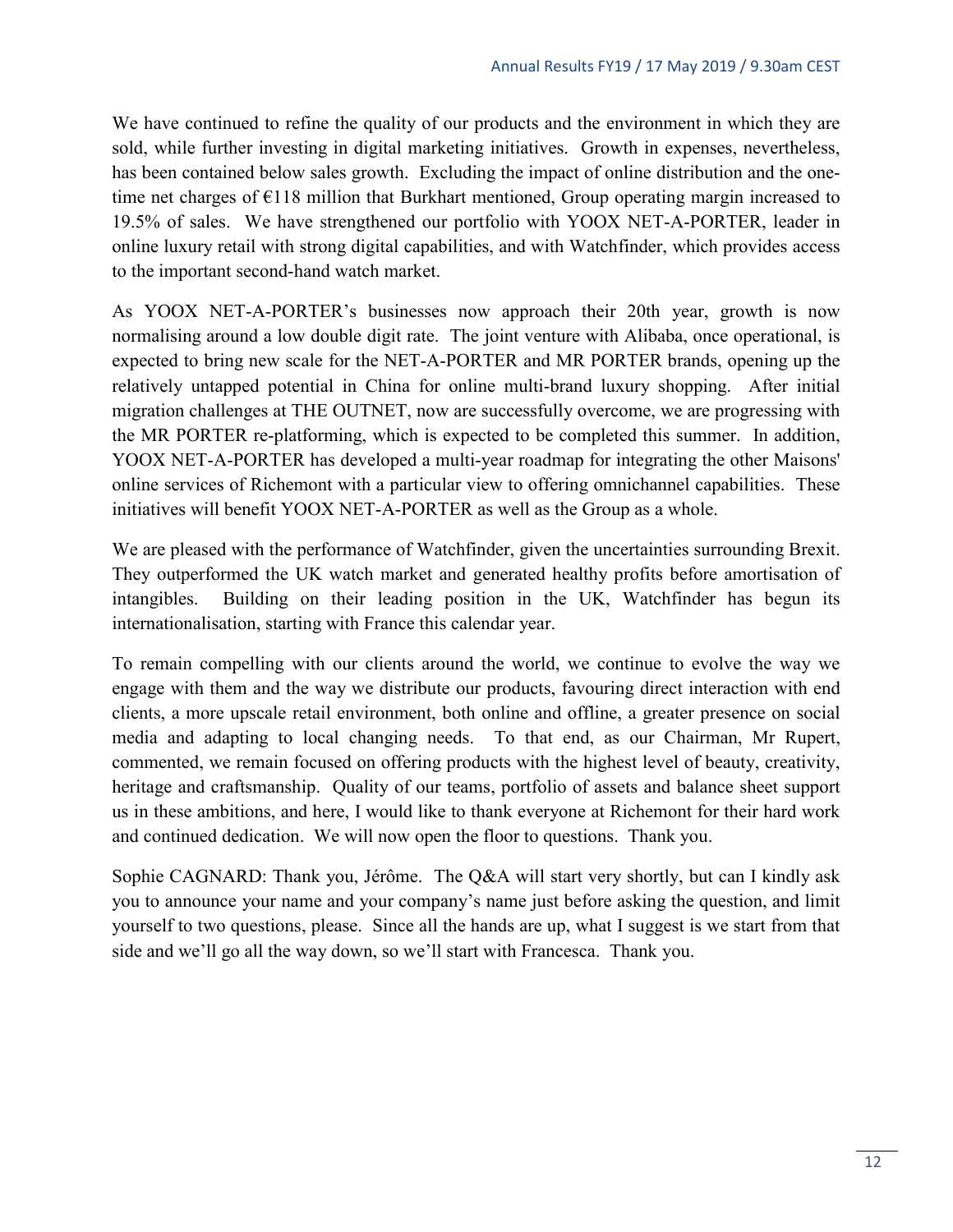## **QUESTIONS AND ANSWERS**

#### *Francesca Di Pasquantonio – Deutsche Bank*

Francesca DI PASQUANTONIO: Yes, hi. Good morning. It's Francesca Di Pasquantonio from Deutsche Bank. I actually have 20 questions, so I will choose two. The first question is a quite open question. If you can give us some granularity on digital strategy. I was actually expecting to see some slides on the presentation, maybe not sharing targets, but sharing a journey and some details of the journey. Maybe you can share with us your considerations about the opportunities for YOOX, for NET-A-PORTER, MR PORTER as individual businesses, the opportunities for the mono-brand businesses (TC: 00:40:00) of the online platforms, how your online strategy will develop into omnichannel, how long the journey will be, how expensive the journey will be in terms of….

Burkhart GRUND: What happened to the notion of two questions?

Francesca DI PASQUANTONIO: A very small question on Q4 and the retail performance. My math may be wrong, but I have calculated a slight deceleration in your Q4 retail performance at constant currency, and I was curious to understand where it is mainly coming from. Thank you.

Jérôme LAMBERT: Thank you for your questions. There were many answers in your questions already. About digital at Richemont, first, I would like to name that digital at Richemont is not only digital distribution. Indeed, we consider that there is a global innovation agenda for all activity from our logistic supply chain to the distribution part of our business. We invest significantly in research and development to the depths in our activity of watchmaking to constantly improve quality. To give you an idea of the magnitude of the investment of R&D that we do, that's the equivalent of one manufacturer per year, so that's a strong proof of our belief that innovation progress towards a better quality and sustainability of our products is important.

Moving to our people, because if we speak from innovation, of course, it means as well that we have constantly, I would say, to invest in learning and in developing our team. In that dimension, Richemont has always been a pioneer, developing its own schools, starting a long, long time ago with Cartier, with their first retail school activities. Then it moved to all Richemont facilities and we opened the first school in China, Shanghai, a couple of years ago. We'll open, this year, another two schools for retail activities in the US and in Hong Kong to tackle the challenge of innovation throughout the root of Richemont.

Finally, when it comes to our development in terms of digital distribution, here, you have seen throughout the acquisitions of this year that we believe in that new dimension. Indeed, we do believe that the investments done are the best preparation for the future. That's a very dynamic roadmap for Richemont. It's very important for our brands, because you mentioned, in your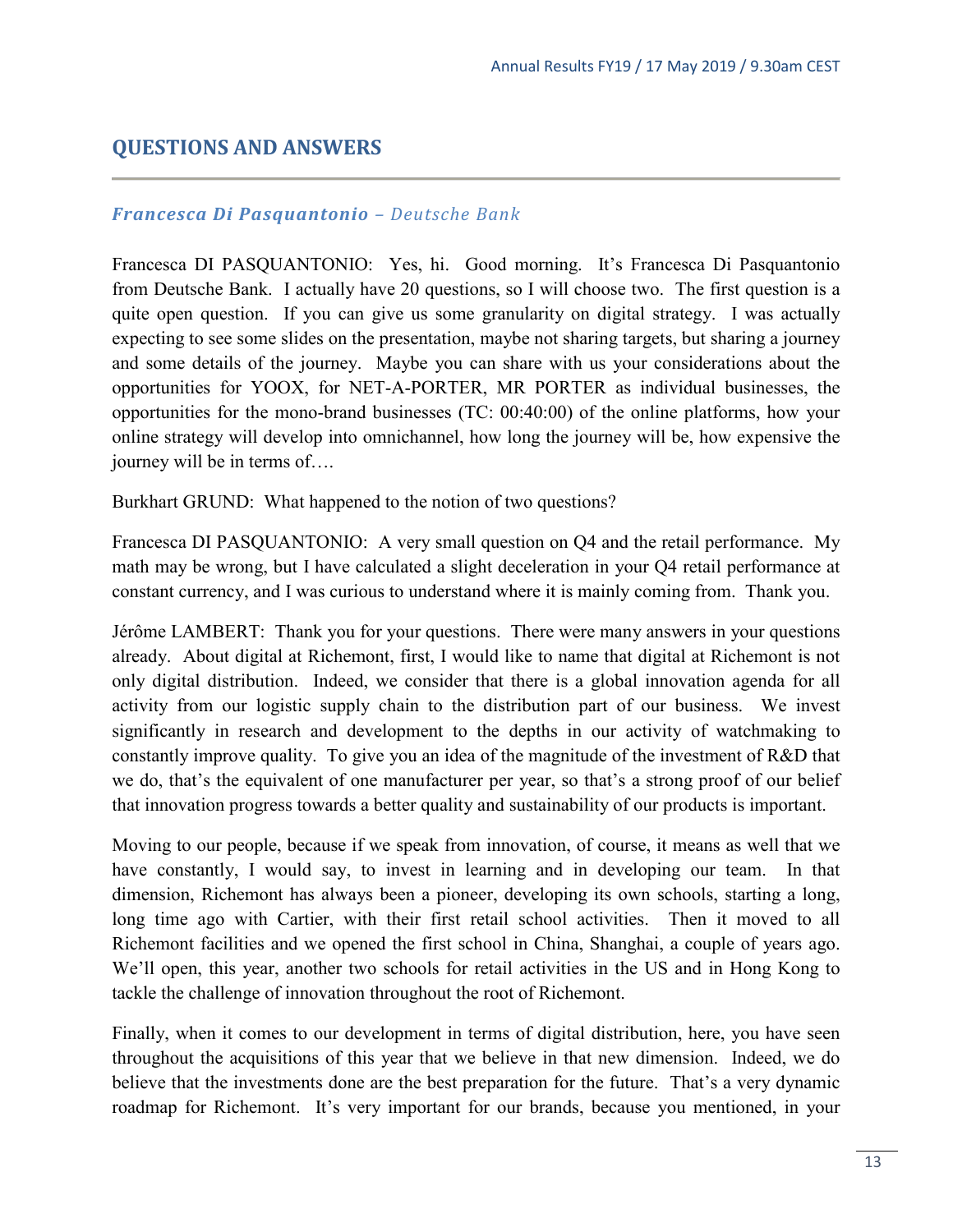question, omnichannel, but indeed, I would say there is a strong omnichannel agenda for our Maisons and we have engaged, as we are seeing, a very ambitious roadmap between the Maisons of Richemont and YOOX NET-A-PORTER in a global platform, technical platform approach that we mean that will use our advanced technical capability at YOOX NET-A-PORTER for the Maisons of Richemont to promote a very intensive omnichannel activity. Said that, it goes along with the investment and efforts done by Richemont within the last years in terms of having more digital presence in our own shops. We invested already for more than two years in very advanced tools in all our retail networks with the project called 'Dare'.

When it comes to YOOX NET-A-PORTER itself and its dimension, that's, for sure, a very strong opportunity for the Group to create new dynamics. The first one is the geographical dynamic out of the re-platforming and the technical aspect in the omnichannel. As mentioned here, you know that multi-brand luxury shopping is an untapped potential, as written, in one of the first two markets for luxury goods, namely China, and here, we are entering in a world of opportunities. For that, not only has Richemont has been deciding to invest with YOOX NET-A-PORTER and Watchfinder, but has been engaging in a journey of building a strong joint venture with Alibaba. If you combine these two elements, plus a global re-platforming happening at YOOX and NET-A-PORTER, you see that we put a lot of emphasis, a lot of effort in that part of our business, and we do believe that's how we prepare the future at best. We believe that technical improvement in the platform, a new geographical presence and working on synergies between YOOX NET-A-PORTER and the rest of our Group Maisons will create, I would say, a stronger leverage.

Francesca DI PASQUANTONIO: Sorry, if I can follow up, the 19.5% margin that you would have achieved without the online consolidation, so is this a target for the future or do we need to continue to model a similar dilution from online going forward, excluding one-offs? Is this a new normal that we need to consider? This is a very basic question, but it's an important one for deciding.

Burkhart GRUND: Francesca, I'm trying to walk mentally through that question. The 19.5% is what we have achieved as a profitability for the Maisons' business. Going forward, if you say, 'Well, do we have to model that?' well, until we sell, I think the Online Distributors will stay a reality in our Group, because we bought them for a reason. Obviously, what we expect for a growing business, and, you know, it depends on many factors, including the always famous exchange rates, because 50% of our business is tourism-driven, obviously we expect, with the top-line growth that we have, that we produce further leverage out of the business. I think that's a given now. The Online Distributors are a new element. We're speaking a lot about it in our numbers now because we want to help you along this way to understand, because these impacts have been quite material. If we just retreat behind the reported numbers without giving the breakout within or including, excluding, etc, we think that's not a very helpful presentation of our results, so we do that.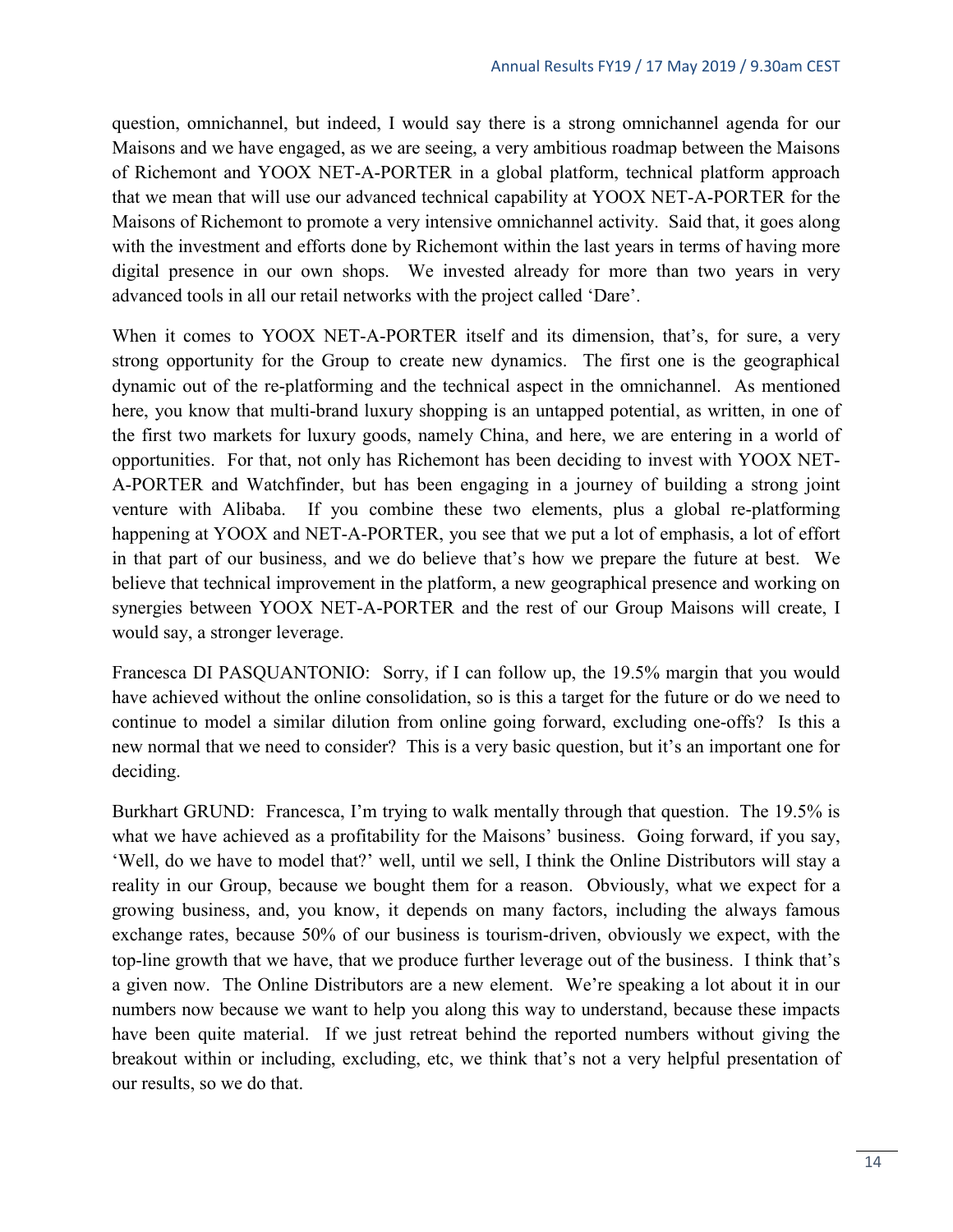Now, if you look at the Online Distributors' business, which is a new experience for you, but also for us, at least in this combination, we look at the roadmap that we inherited, that we have made our own, that we have enriched, and we'll probably talk about that a bit more, with our own initiatives, so that this acquisition makes sense, once again, for our Maisons for the long term. Look on it at the short term, with a short-term view, meaning the roadmap for the next three to four years, it will see and has seen this year already, I mean fiscal '19, significant investments in technology. You probably remember what they were guiding on, on the CAPEX side, about 8% to 10% before the acquisition. This is where we have landed, around 10% CAPEX, meaning tech spend. If you look at it with this in mind and you see there is an EBITDA contributive performance, I'd say as a picture as of 31 March, we're quite satisfied with that, especially we that have insight now on the significant amount of work that is being done by our new colleagues and that we have to appreciate at its true value.

We've had challenges in the migration of THE OUTNET, which are part of a learning curve, which are part also of a re-platforming that not only targets to merge the two businesses, the former YOOX and the former NET-A-PORTER business, but also re-platforming is done first and foremost to increase and enhance the customer experience. So, we've overcome the difficulties with THE OUTNET. The numbers have rebounded, which is a positive sign that the technology is (TC: 00:50:00) contributing positively to it, and now we're taking these learnings and apply them to the MR PORTER migration that is, right now, progressing. We expect it to very positively germinate or finalise in the current fiscal year. In that context, EBITDA positive is what we have and this is what we're targeting. Going forward, life is made of ups and downs, you know that, so I also will not really comment on that, I'm not a big fan of that, to say, 'Well, for Q4, the exit rate, etc.' I'm not a fan of that, you know that, but I appreciate that you try, but let me just give you some elements of context on that. Retail, and no offence to our other colleagues in the Group who are all doing a great job, but we obviously focus first and foremost on the two biggest product categories that we have, and that is Watches and that is Jewellery.

Both of those categories in the Specialist Watchmakers and the Jewellery Maisons, by segment, have had a very strong retail performance throughout the year. Yes, there are ups and downs, as we always have. They have something to do with H2 previous year's comparables, etc. I will not bore you with that, even though you might not be bored, but we depend on a feel-good factor. That is very clear in our business as well. Look at the stock exchange performance at the end of the last calendar year, look at the performance in the first quarter of this calendar year, there is a link, undeniably. There is a link with exchange rates, there is a link, obviously, with, let's say, political discussions between, I would say, a power in the east and a power in the west. All these have an impact. You strip out that, you put all that aside, what remains is very strong, positive performance in the retail channel and in the wholesale channel, meaning mainly the watch wholesale channel, minus the self-inflicted pain that we believe was necessary to qualitatively upgrade our wholesale distribution network. So, we're extremely satisfied with the work that has been done and the results that we've achieved, both in retail and in wholesale.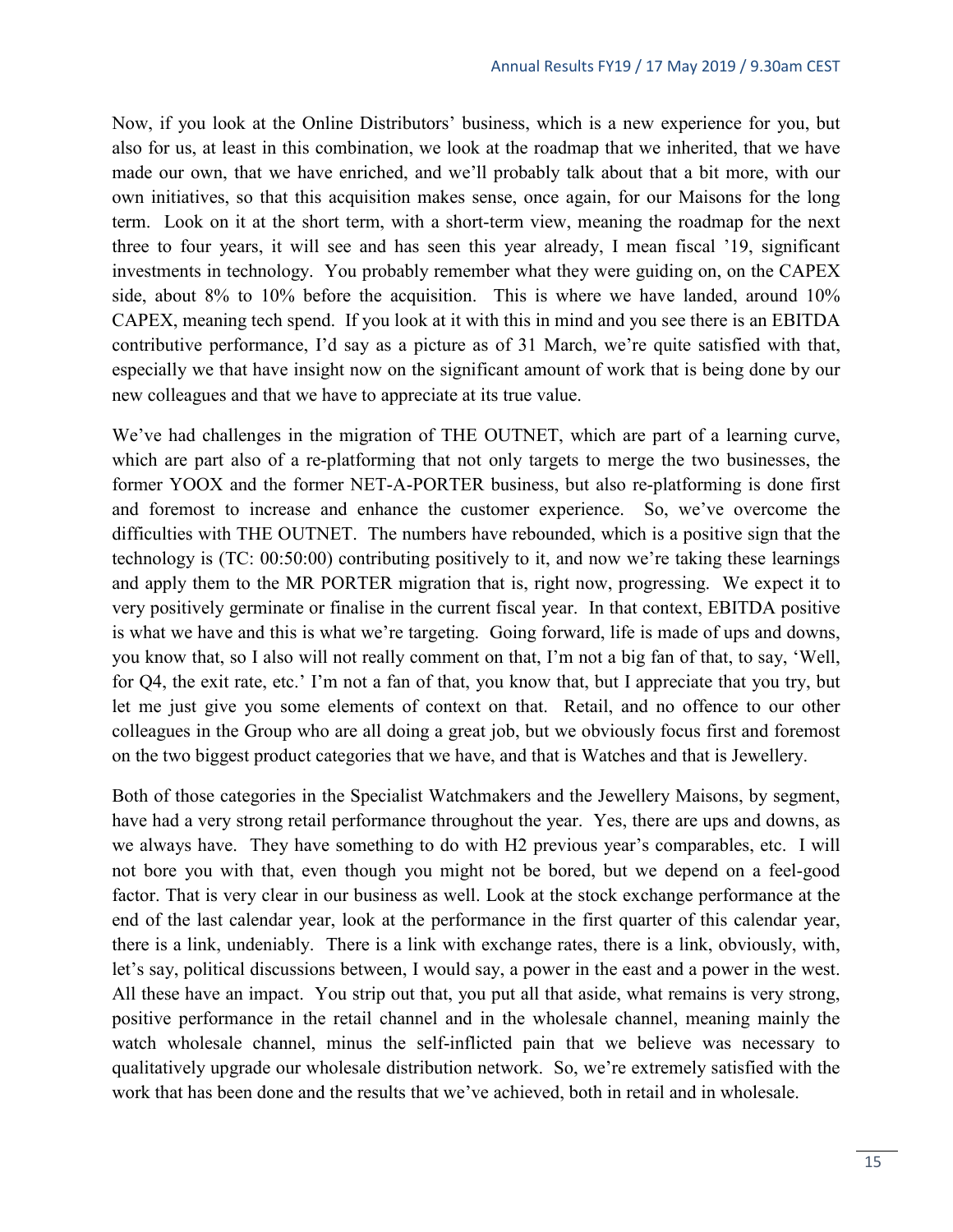#### *John Guy – MainFirst*

John GUY: Thanks very much. Good morning. It's John Guy from MainFirst. Two questions, please. Jérôme, if I could start with you and just follow on a little bit more on the online strategy, I'm particularly interested in the JV with NET-A-PORTER and MR PORTER and Alibaba. You put out that small press release back in October last year. You said that the talks are progressing seven months down the line, but I'm just trying to get an understanding of why we haven't seen a little bit more today on this. It's potentially a very exciting JV. If we think about the 640-odd million registered users on Tmall, 14 million or so on the Luxury Pavilion, if you can convert, even on a calendar '17 average order or average selling price of just under  $\epsilon$ 670, say 1% of that total registered base, that's over  $\epsilon$ 4 billion in revenue. I'm trying to understand the opportunity here, so can you give us a little bit more around that in terms of timing? Have you got a CEO in place now for this business? Where are we? That would be great.

My second question is for Cyrille. Good morning, Cyrille. Just on Cartier, could you give us a little indication so far as to how the launch of Clash has gone? It looks like you've had a very strong campaign around this accessible jewellery launch, which is, I think, the first in about ten years. What's the potential for the line? Is this a  $\epsilon$ 300 to  $\epsilon$ 500 million potential? Good to see that we have waiting lists at the moment, at least for the Blue Dial Santos, I think six- to eightweek waiting lists. Can you talk a little bit about how the watches offer has improved and where you're seeing some of the best results? Thank you.

Jérôme LAMBERT: Okay, I will answer to the first question. Thank you. Indeed, the Alibaba JV is, I would say, for us, an exciting journey and we are clearly aligned with the agenda that we fixed with Alibaba late last year, meaning what? Meaning we are focusing on this fiscal year. You know that creating a JV, that's not creating just a corporate organisation that's organising, that's recruiting a team. We speak from, I would say, a number of people. We've finalised the top position, we have recruited the CEO of that JV, but we have another couple of high-end positions to recruit there. Of course, we have to create and to set up a logistics system. Of course, we have to create a technical element for that. That's new. There is nothing, I would say, as such existing on Alibaba today, and that's also not only the traditional dimension of a PFS store. That's a wider extension, and to open a Pavilion shop or so-called PFS, it takes you nine months, so here, being capable between November and this fiscal year, to achieve it, I would say that's a remarkable challenge and a remarkable operational challenge, but we're progressing well and we are very confident with the progression we do.

We have also very much advanced in the onboarding of the Maisons, because that's a multibrand distribution organisation, YOOX NET-A-PORTER. That's a few hundred Maisons that we are taking for that journey and for that trip, so the team of YOOX NET-A-PORTER is very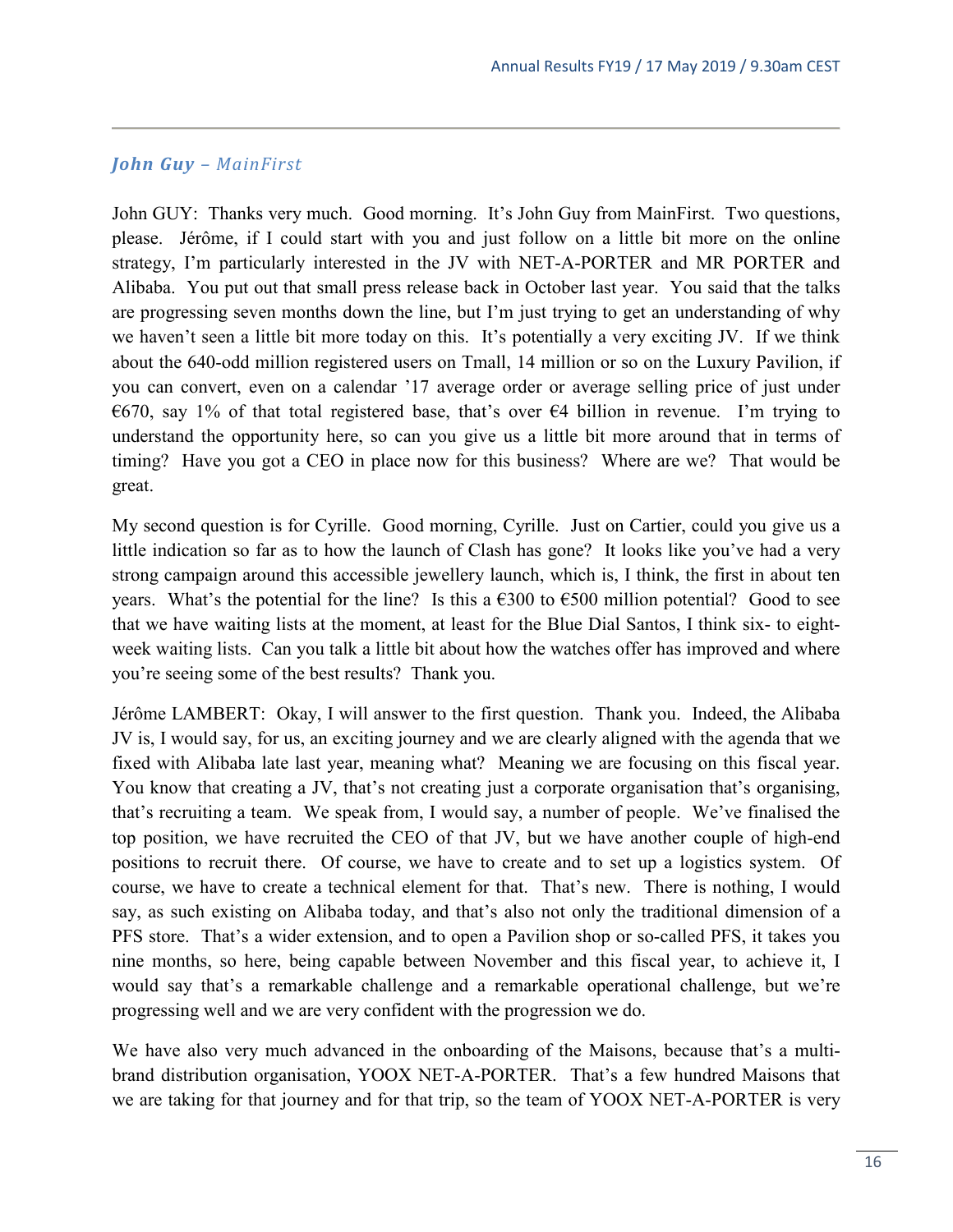active to do the purchase or to fix the volume of the year. You know that to be capable to sell over this year, you have to organise the buying before, so it means you have to work with every single Maison to identify, for every single Maison, the proper inventory that you will distribute in China in that dimension. So, yes, that's a big journey, and here, we're very happy that we can leverage Richemont, as well, structure, because to create companies or building a logistic network, recruiting obviously a lot of people, here, we can say already that we leverage our local presence. Alibaba is an amazing organisation and the work with them is progressing very well.

Cyrille VIGNERON: I will answer the other questions. Clash is doing super well. It's very promising since a month ago and has been way beyond our expectations. We of course have to be careful. If it's going too well, then we have production issues that we have to adjust later on and have to see also whether this cannibalises or not the rest. So, so far, we're extremely happy, but we'll see, probably with six months or a year, how it goes with the rest of the portfolio. The other launching we have done, so on watches, in three years, the repositioning of the collections are doing super well. Ballon and Panthère continue to do well and Santos is doing well. The Santos for this year is very promising. We just started to release now, and so you already have some waiting lists. Also, we have revamped Baignoire, also doing super well. The leather category we started last autumn with Guirlande is doing also super well and we are short everywhere. These are positive signs.

The question also linked into the one that Francesca had, where can we get some leverage? As far as we can put out lines that are successful and can be durable, because there had been, in the market, an inflation about novelties that were not lasting, if you can have some that can last over time, then you have leverage about your development cost. As far as you can stay in the same production facility and the same retail network, we don't expand our network, we renovate without expansion, then we can have, at the end, some leverage possibility, provided that currencies, that other economic factors and things, and not political tension do not disturb that. Overall, as far as we can do that in the mid-term and as far as key clienteles can be still in demand, like Chinese especially, which are the most promising clienteles of the future, then there are good expectations. Short term depends on whether we can build on top or will it cannibalise, and whether you can follow up in the demand without problems, but so far, Clash is super positive, the fastest launch we ever had on such a launch category.

John GUY: Thank you very much.

Sophie CAGNARD: Thank you, John. Luca?

#### *Luca Solca – Bernstein*

Luca SOLCA: Good morning. Luca Solca at Bernstein. Two questions, the first one on Specialist Watchmakers. Your organic growth in Specialist Watchmakers, excluding last year's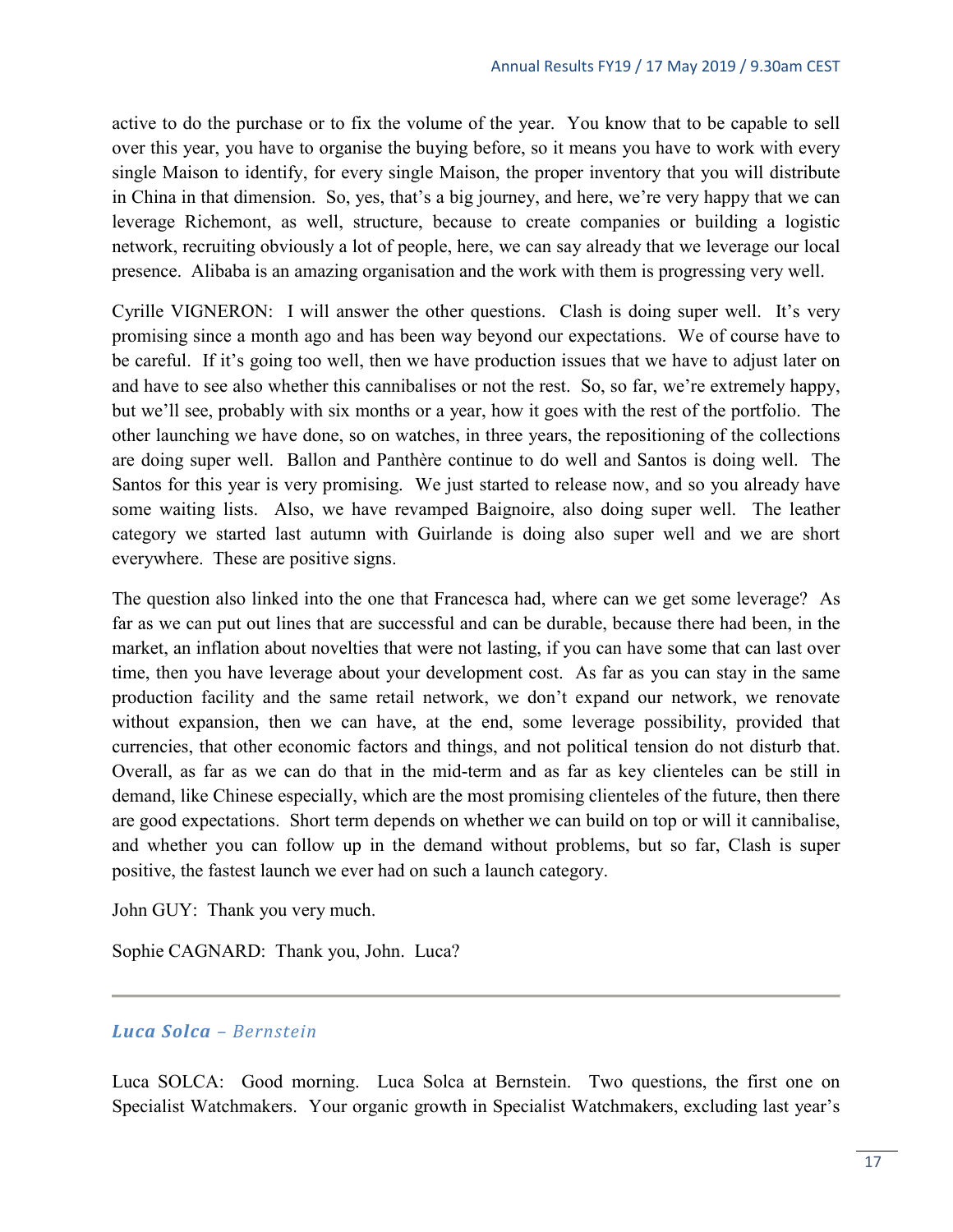inventory buy-back, is 2%, and your operating (TC: 01:00:00) margin is a fraction of what it used to be. Why would investors be wrong expecting that you engage in a major cost restructuring programme in order to right-size quickly your cost profile to the reduced size of the business, or is it correct to anticipate that the operating margin of this division is going to be structurally lower for years to come? The second question is on the Online Distributors. There was a lot of emphasis in your presentation about getting the technology and then the back office right, as well as potentially integrating this business with the core business in Watches and Jewellery, but when I look at the overlap you currently have between Watches and Jewellery and the Online Distributors, this is probably between 5% and 10% of their sales. What are the specific commercial goals that you have in order to develop, as a standalone business, the activity of YOOX NET-A-PORTER? Could space be there for a concession business model on the side of the wholesale model that you have, and in general, why is the Head of YOOX NET-A-PORTER not with you today to tell us about that? Thank you very much.

Burkhart GRUND: Good morning, Luca, and congratulations on your new job, first and foremost, first things first.

Luca SOLCA: Thank you.

Burkhart GRUND: Let me explore a bit further the Specialist Watchmakers. First, a bit of historical perspective. When you talk about the margin structures and then compared to historical comps, I would say if you refer to the high point about four years back in 2015, that is obviously before we have had an impact of the Swiss franc impact, and let's add another element of context. That was built based on a wholesale business which definitely had run its course very strongly up and had excesses in its business, which actually impacted the top line, but obviously fed through all the way down into the operating margin. That is nice to have, but you have to decide at one point in time in which structure you want to continue to run your business. We came to the conclusion, and we've gone through in the last few years and have explained at length, and for some of you probably ad nauseam, that we were engaging in a phase by deploying a playbook in order to clean up our wholesale distribution from, let's say, business that we do not want to see playing out in the end on the grey market, which is linked to oversupply, which is linked to distribution, which is mainly playing out through unauthorised distribution, which is playing out online with high discounting.

The logic has always been, over the last few years, and it's painful to sit and have investor feedback for three years, to say, 'Well, aren't you destroying value over a period of three years, by buying back €0.5 billion in watches?' Yes, short-term, that is the view. What is the long-term view? The long-term view for us has been, all the way through this process that we care about long-term brand equity, because we believe long-term brand equity will create value and create value over time. That has been our mantra. That is what we have applied first and foremost at Cartier, buy-backs, shut down or optimise the distribution network and basically restrict or eliminate supply that might end up in the grey market. This plays out over two years and then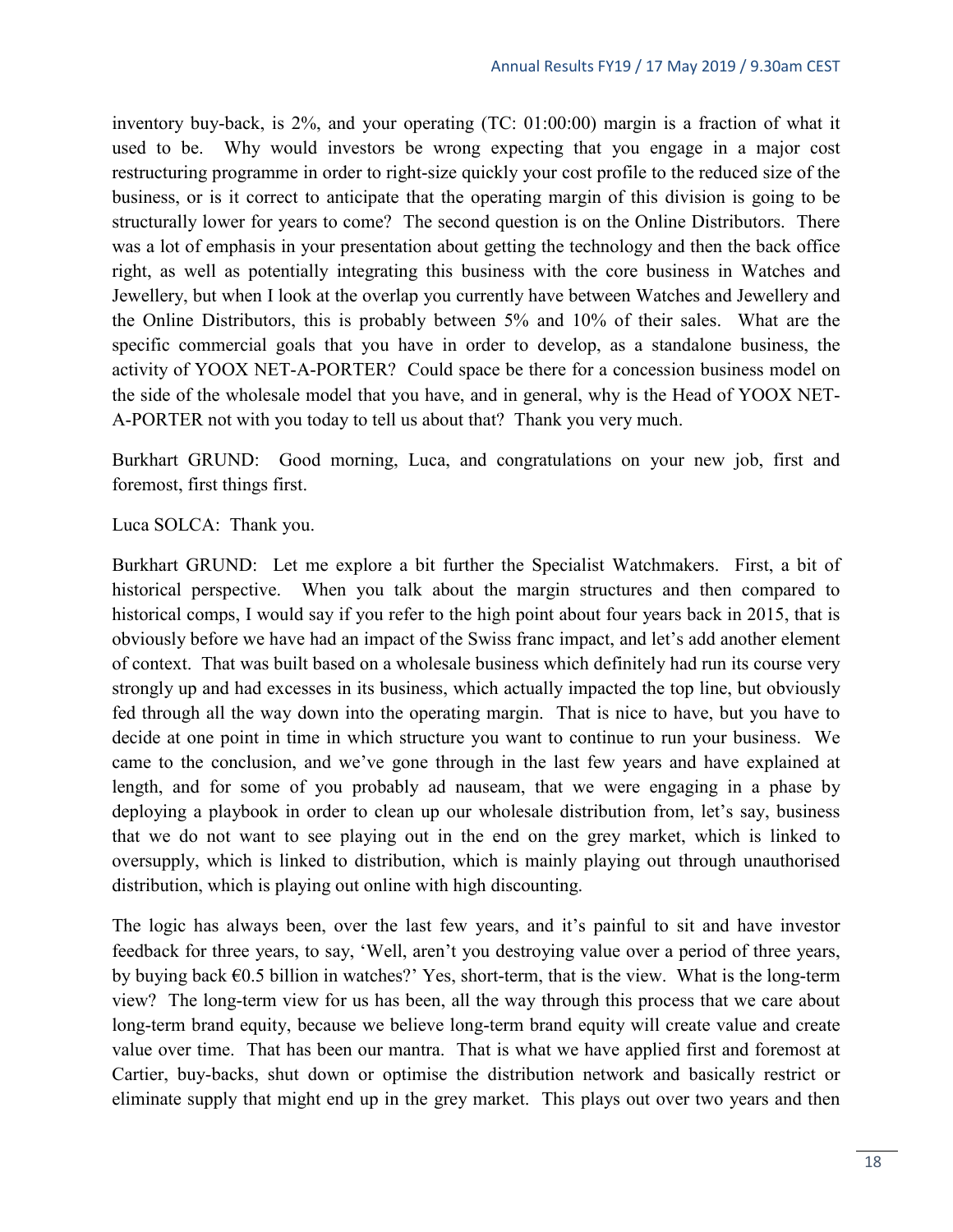we have seen at Cartier that the market normalises when the market is clean. We've seen that, the first stage now, we've applied exactly the same book with the Specialist Watchmakers. We have done significant efforts that obviously are not reflected today in the numbers, at least not visibly so, but just to give you a hint, if you look at last year's inventory buy-backs that we did, which then physically flowed through our P&L this year, we've done roughly a similar amount of, shall we say, distribution optimisation in the current year.

We decided to take these measures to make sure that there is no further product availability in these grey market channels, so that'll feed through. Once again, we expect if the same playbook applies with Cartier in the same condition or set of conditions today, we would expect, in the current year that the inventory equation normalises. We're happy with the level today. We monitor and we're happy with it. So, if you take that as the context, I think if you look just at the reported numbers, I think that the performance at the Specialist Watchmakers is underappreciated, and let me just dwell on that a bit. A very positive double digit performance in our retail store network, and I've said it before, I've said it last year, that the playbook is keep the cost base and grow your retail sales, because we have installed the retail network already. We have a store count of 295 stores now, so the upfront investment has been done. Now, this network will have to produce leverage. Double digit growth in the retail network.

Then we look at the cost base for the Specialist Watchmakers. There is no cost increase of the underlying cost base of the Specialist Watchmakers this year, and I tip my hat to my colleagues, to our colleagues in the specialist watchmaker Maisons, which have done a fantastic job on that one. No increase of the cost base, both on the communications side, both on the operating expense side. As for margin improvement, because also the retail business that we have had in the last year not only has seen strong growth rates, it has also improved on a qualitative way by reducing discounts in our stores, etc, etc, so having a very healthy and positive relationship with our customers. So I think, in a context where if you strip out all that, all the wholesale selfimposed measures, you come to a very low single digit growth, you see a 300-basis-point increase of the operating contribution, I think that's a very positive, shall we say, step in the journey, where we still expect, going forward, the operating contribution of these Maisons to improve over the mid-term, once again, if, you know, we maintain the course and we benefit from the same positive, I would say, supportive environment in the markets. So, that's what I think we needed to dwell a bit upon to also give justice to the performance that our colleagues produced.

Jérôme LAMBERT: I will now answer to your first question on, well, second question on Online Distributors. I will just add to what Burkhart said about the performance of the Specialist Watchmakers, that it's also correlated with a very strict follow-up of the sell-out at wholesale level, that we are now monitoring over 90% within 30 to 45 days after each month of operation, that we can say again this year that our sell-in is lower than our sell-out in the wholesale network, and that we have, again, significantly reduced the inventory level, this time without buy-backs, at wholesale level. So, that's as well, I would say, for the future, a more aligned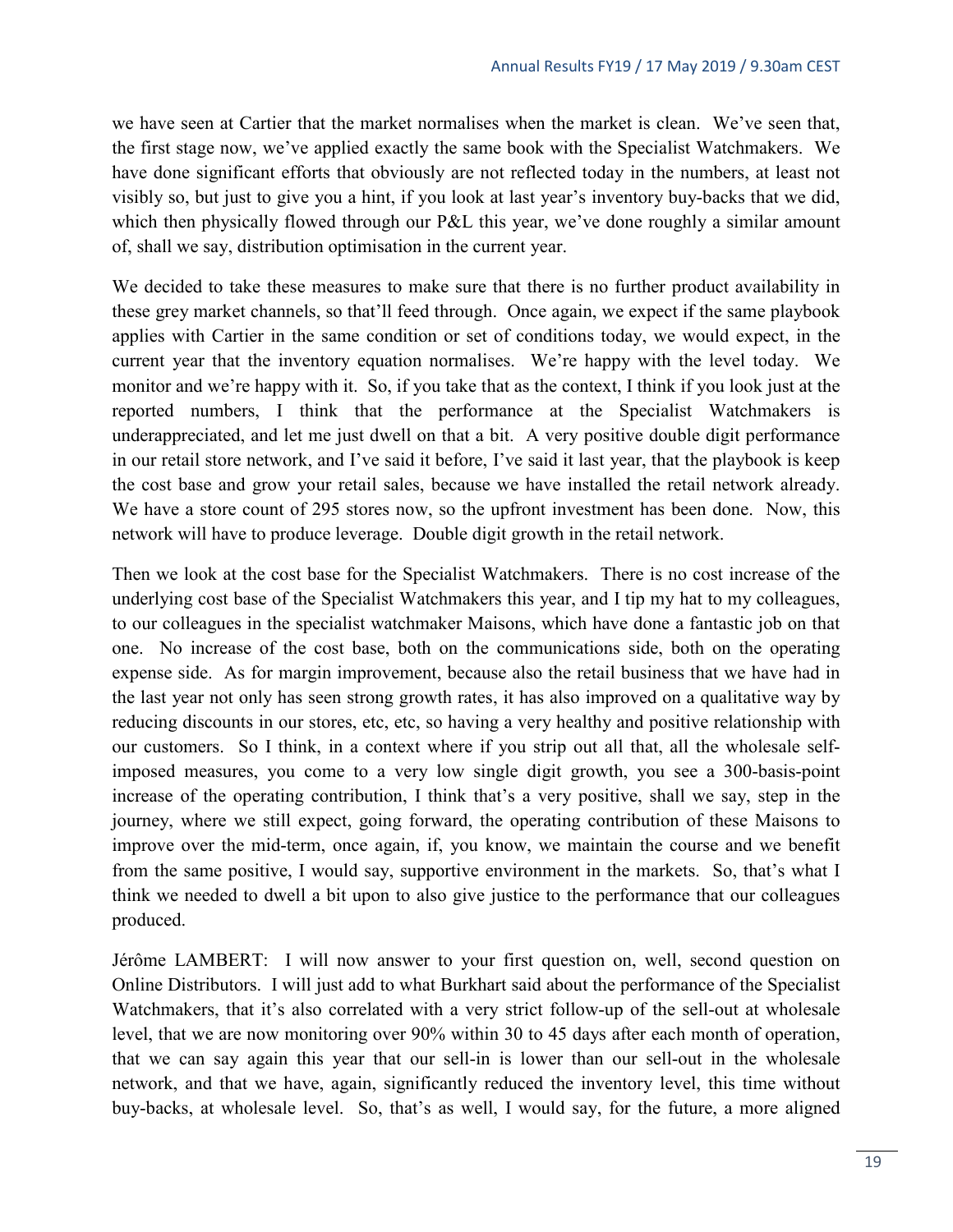correlation between the sell-out of our partners and the numbers that we have in our profit and loss, so a better guarantee, probably, for the future, if you are speaking from where do we go in the future with that activity. Now, on Online Distributors, the first thing, and it's interesting that there is a lot of opposition in appreciation between business model, where we see more and more convergence. In somehow concession wholesale is probably a concept, I would say, (TC: 01:10:00) which is, if not dated, I would say at least speaks from an age that is less and less relevant as we enter more and more through omnichannel and omni-stock in more fusional models.

YOOX NET-A-PORTER has launched their first initiative in omnichannel with new ERA, with a couple of new partners. That system relies on omni-stock. Omni-stocks means that you are selling the stocks that you have purchased, but also if you don't have the stock available, either/or, that you can leverage the stock of your partner. Therefore, I would say there, you don't have a traditional separation between are you in concession, are you in wholesale or are you in a marketplace approach? I do believe that in the near future, that more and more it's this model that we'll see, and the Alibaba JV will be also a source of innovation, for sure, in that dimension.

Luca SOLCA: Thank you very much indeed. It would be great if you had that capital market day on this digital business, which is so potentially exciting and on which you're working quite a lot and invested also quite a bit of money. Thank you very much.

Sophie CAGNARD: Thank you, Luca. Edouard?

#### *Edouard Aubin – Morgan Stanley*

Edouard AUBIN: Sorry. Good morning, Edouard Aubin from Morgan Stanley. So just actually, sorry, to follow up, Jérôme, on YNAP, so exactly what you said on the convergence in business models, so am I right, so basically what you're saying is that we could have a situation where the platforms evolve in a 1P, 3P business model, similar to Amazon, so to speak? Am I right in thinking that you're very early days in terms of the omni-inventory that you describe, number one? Just to follow up on YNAP, a question for Burkhart on the IT, what have you seen so far in terms of the rollout, the benefit of the IT platform at THE OUTNET, and could it lead to a reacceleration of your growth for the division as a whole, as you're going to roll it out to MR PORTER this year? You mentioned that the growth was around low double digits in fiscal '19. I know you don't like to give guidance, but could we go back to a scenario where the division goes back to high teens type of top-line growth? On the cost also, if you wouldn't mind, sorry, give us a little bit of colour on, in fiscal '19, what you've expensed through the P&L on IT investment and also capitalising the CAPEX, and what the phasing should be as you make further investment in fiscal '20 and '21, if you wouldn't mind? So, that was my first question, sorry.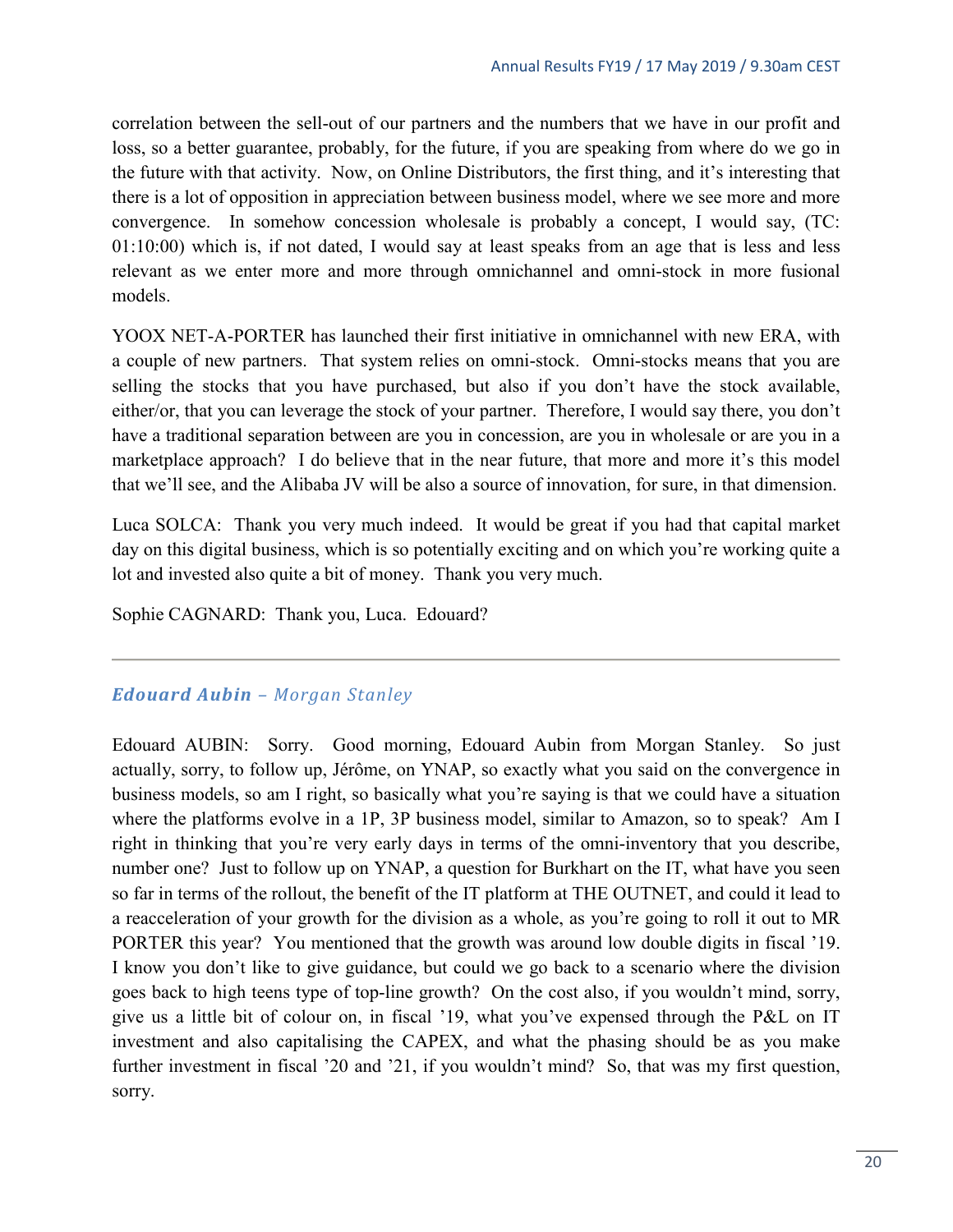Just a small question for Nicolas, because the problem he has is that he delivers so consistently that he never gets any questions, the desirability of your brand is extremely high in China. If I'm right, I think you're under-indexed a little bit in China versus some of your peers. If you could give us your plans in terms of your rollout in China, is that going to be measured or if you're going to accelerate your growth, I would be curious to know. Thank you.

Burkhart GRUND: I can also let Nicolas answer the questions on the Online Distributors. Do you want to start, Nicolas, or do you want me to-, no, I mean, we're flexible. Well, let me just, okay, on the Online Distributors, so there were a couple of questions you asked, and you know, you're pushing for granularity that I'm not 100% willing to give, as you can imagine, but I'll try to help you. You know if I give you granularity on the Online Distributors cost base, then Cyrille will ask that he has the same speaking time when we explain the granularity of Cartier. No, but joke aside, okay, THE OUTNET, we've spoken about it. You know, the impact, negative, obviously, was from the reduced fulfilment capabilities, obviously, that a big tech/logistics migration entails, and that one has happened. I mean, it's gone down and then it's come back very strongly after we have fixed the migration, you know, these glitches on the tech side. So, we've seen a very strong significant rebound, which also has something to do with customer retention or customer reacquisition. So, that's why I think also the management chose to do it not as a big bang across the four or five businesses that YOOX NET-A-PORTER runs, but to start with one business.

We or they have made the necessary experiences, some positive in THE OUTNET migration, most of them impacting the customers, the customer services, linked around that, and the customer retention in the end. That's why sales obviously went down. Once it was fixed, and that's very encouraging, the sales came very strongly back and have normalised and reached growth rates that we are quite proud of or we should be quite proud of. Now, we're now coming to the next step, which is the MR PORTER migration. There, some of the learnings have flown in, into the way we run the project, first and foremost. Once again, not a big bang, switch on the new system, switch off the old system, do it both on the IT end and the logistics side at the same time, but do it step by step. So, we've done the first switchover in a smaller European market, which has done very, very well, so the learnings have been applied and that seems to work out well. The major migration effort is going to be done, let's say, over the summer, all the way up into the fall, and we expect that, with a reasonable optimistic view, to be successful. All of this is done, and then based on that, we'll start working on the NAP in the second half of the year and the first half of next year, so that's more or less the playbook.

Now, we are quite optimistic, but that remains to be proven, that growth rates will increase, because, once again, this is something to do with a technology offer that benefits customers in the mid to long term. That's why we're going through that, through this exercise, and the platform and the technology level that will come out of it is what we believe will further enhance the very strong and leading position that YOOX NET-A-PORTER has in the market. Now, as to granularity as to tech spend, etc, we haven't touched on CAPEX yet, but as I said, a big part of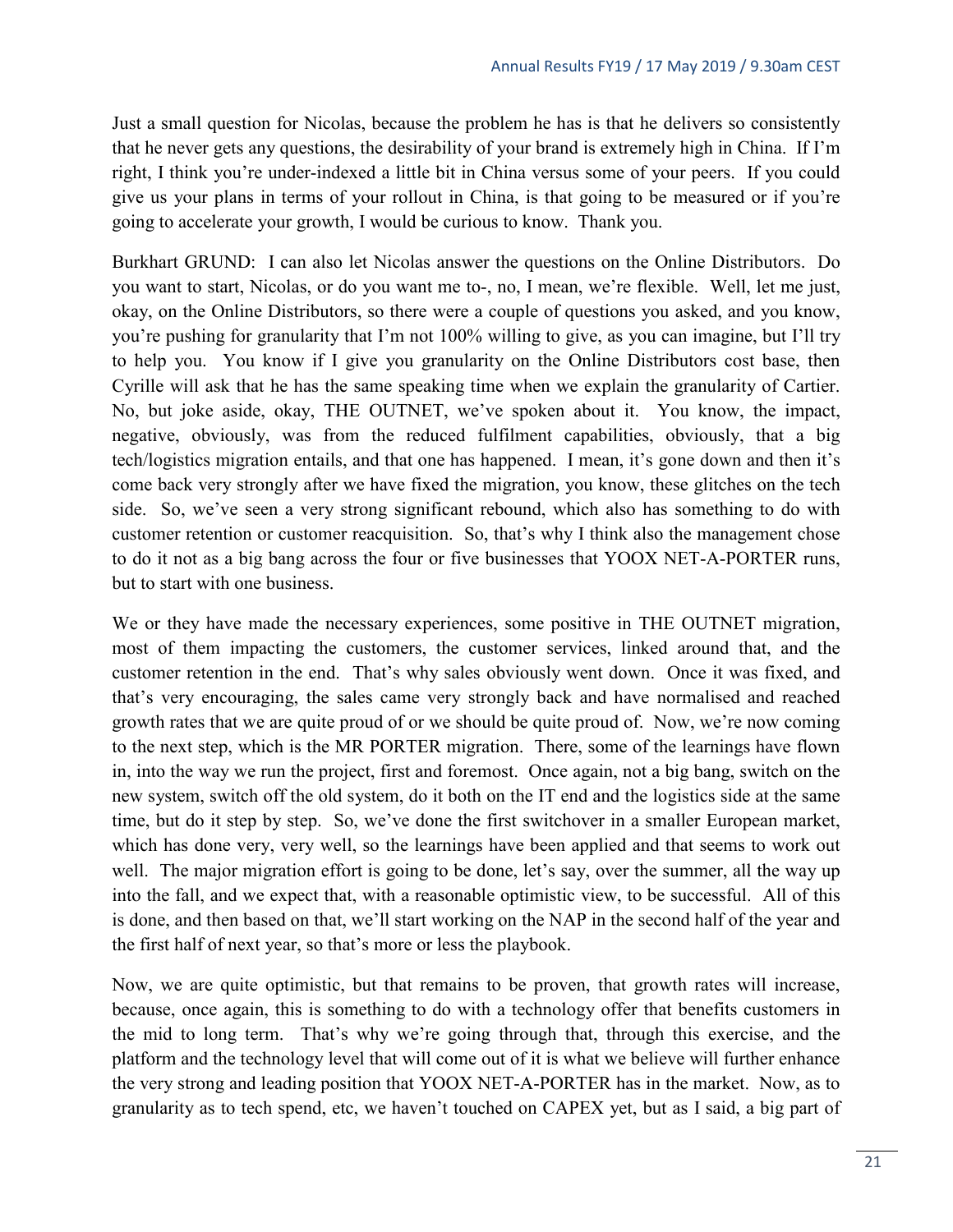the CAPEX increase compared to last year was driven by YOOX NET-A-PORTER, so we're a good  $\epsilon$ 300 million above the last year in CAPEX. I would say two-thirds of that was driven by YNAP, and when I say YNAP, it's tech and logistics CAPEX, so you get an idea of the dimension. I said before the acquisition, the YOOX management, that is still around, as you might see, has guided on somewhere in the range of 8% to 12% of CAPEX, so we're in the middle of that range. That's a significant effort that impacts, through the amortisation or depreciation charges, our P&L.

Now, we've talked about the intangibles amortisation in our press release, also in our presentation, it's  $\epsilon$ 165 million. This is here to stay for a while, until the amortisation periods run out, and you know how this is, there are different elements in intangible assets that, in the first years, give you a high level of amortisation, and then, over time, it significantly reduces. In this case, to give you a better idea, this is an eleven-month charge,  $\epsilon$ 165 million, so you top that up to a yearly charge for twelve months, you can do the maths. That will stay with us and will reduce, probably over the next, well, now nine years, all the way to half of that amount, and then will drop, you know, after ten years, all the way down to zero. So, there is a charge that is not a onetime charge, as some of you or your colleagues have written. It's an intangibles amortisation linked to the acquisition of those businesses. Now, apart from that, what has happened at YNAP? Marketing spend has increased, linked to THE OUTNET. Once again, I was talking about acquiring or reacquiring customers, so that has increased marketing spend. That has happened. Tech spend, yes, logistics spend, all linked to that, and then, once again CAPEX drives depreciation spend and that is being recycled or going through the P&L right now. (TC: 01:20:00)

Nicolas BOS: Thank you for your question and for giving me the opportunity to say something, and for your comments on the house. I think what we've been doing with Van Cleef & Arpels in China is exactly what we've been doing historically in the rest of the world. We didn't look at this market in a very specific way, although it might sound strange in our world. We believe that time and integrity and consistency were definitely the best elements we could bring. We opened the first store in 2005, it was a very, very small store in Beijing, in China World, with a partner, and since that, we've developed, kind of, consistently, our presence, but we never develop in the opportunistic approach. We never did specific collections. We never did specific communication campaigns. Of course, we use the tools that are available in China and then we try to interact with communities and with the local culture as much as we can, but really trying to explain the brand for what it is and not trying to adapt it to what we think the market is expecting. After nearly fifteen years, we have actually fifteen stores now in China, so we've grown the network cautiously, but still steadily.

We've seen the appreciation of the house really developing also very steadily, but because we brought exactly what we brought in Europe at the beginning of the 20th century or in the US 50, 60 years ago, which is to try to develop an understanding and appreciation for what we are doing, for the patrimony, for the history, for the craftsmanship. For a brand like Van Cleef &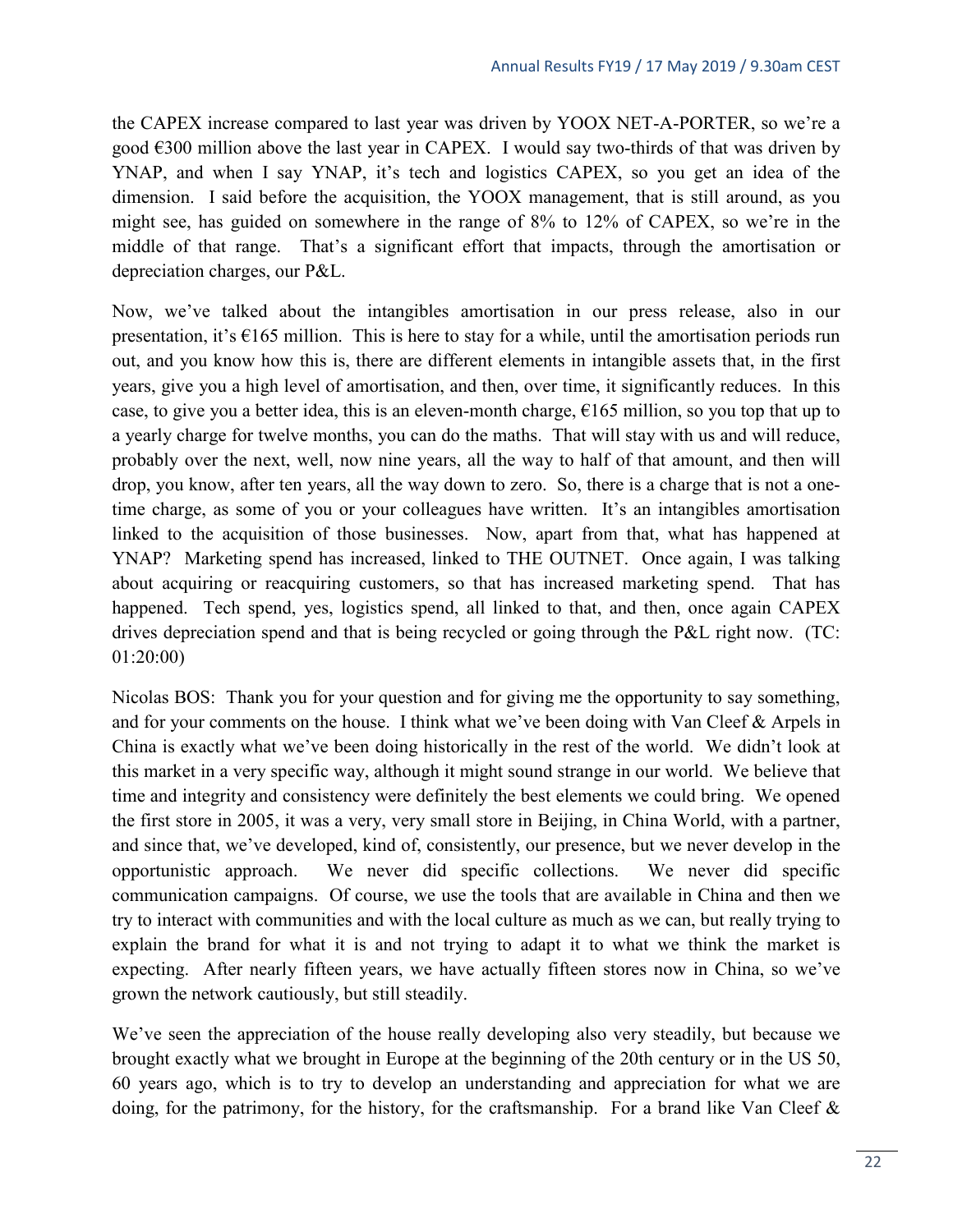Arpels, this vision is working well or seems to be working well. Today, we see and we feel quite a high appreciation and a real good understanding of the house. Once again, we've kept an exclusive network, and today, we are much more investing in improving our presence, upgrading our presence rather than developing and opening new stores and going into as many cities as we could. Actually, that first store that we opened in China World in 2005, we just opened a new one replacing, which is of a size which is pretty much the size of the store that we have in Place Vendôme and with the same type of atmosphere and display, that actually, I think, answers to the expectations and the reaction that we see from Chinese customers today. So, it's quite a good journey and we feel it's far from being over.

### *Patrik Schwendimann – Zürcher Kantonalbank*

Patrik SCHWENDIMANN: Patrik Schwendimann, Zürcher Kantonalbank. First question, the Chinese luxury consumer demands are still very good last year, so what's your view on the current luxury consumption in China or also with Chinese tourists? Second question, my favourite question for Burkhart, since many years, operating expense has increased plus 7%, excluding the Internet. What's your best guess here for the current year? Thank you.

Sophie CAGNARD: Thank you, Patrik.

Cyrille VIGNERON: For the Chinese and Chinese consumption, it's very steady. It's growing quite well and we don't see any sign that it would reduce. As you say, we have some different views on the part which is from travelling Chinese, because this is much more linked to currencies and fluctuations. The overall consumption, domestic, linked to luxury goods is increasing and the support from the government for that has both made a reduction on duties, which makes things simpler, and also has a serious impact also on the cost of operation in China, and reduction of VAT. Also, really supporting the local consumption compared to overseas is really fuelling the growth. So, we've seen that at a really high double-digit growth last year, that was double digits last year and is still in the recent months. Since the change of VAT in April, we see it stimulated as well, so we have a very good perspective there for the time being.

Patrik SCHWENDIMANN: Chinese tourism?

Cyrille VIGNERON: So, Chinese tourism is growing in number, and of course, then the purchasing power depends on the value of the renminbi compared to the currencies, Hong Kong dollar, Korean won and Japanese yen. We had, the last year, a relative devaluation of the renminbi, so we met pressure in Hong Kong, and since January, it's been increasing, which is reverting the trend. Numbers of Chinese travelling will soon be 150 million to 200 million, dominantly in Asia and also going to the rest of the world, and the appetite to buy even during trips is still there as far as the purchasing power is there. There are then the hiccups like political tension with Korea and restriction on visas, that can have an impact, and other things like natural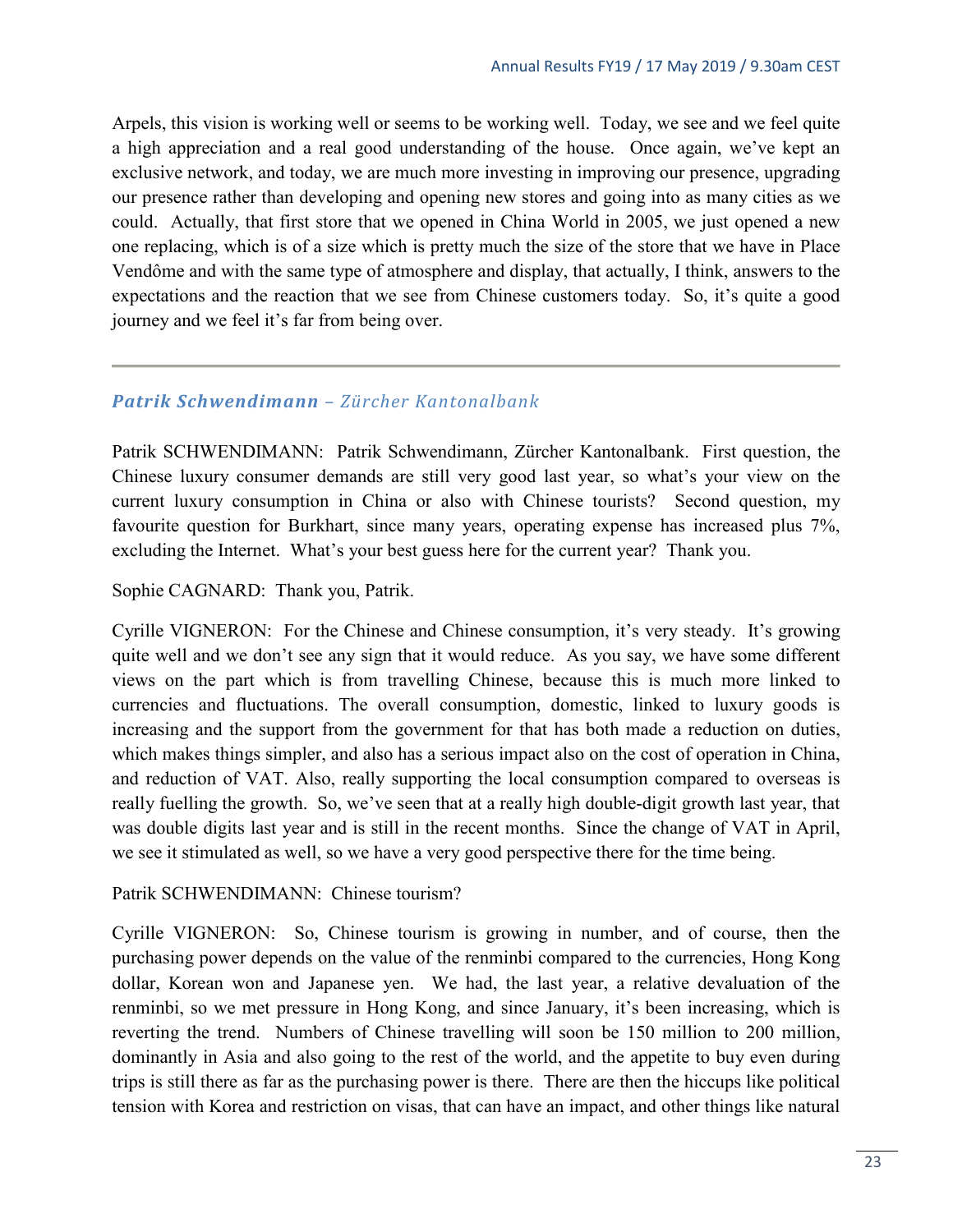disasters or things that make safety perceived as a key concern. So, again, same as currency, there might be some other kinds of hiccups or concerns that may have an impact either on the destination or even on the attitudes towards travel.

Patrik SCHWENDIMANN: Thank you, okay.

Burkhart GRUND: Okay, on the expense side, Patrik, I understand you tried to guide me towards guidance, which is, as you know, difficult to do. Predictions are the most difficult when they treat about the future, right? Let me just, as a starting point, give you some guidance on, not guidance, but some better understanding or granularity on what has happened in fiscal year '19. So, I would say if you look at the expense base growth, and, you know, we talk about it and we have talked about it in the past, that if you go through an exercise, let's say a budget exercise in our business or in our part of the industry, the budget exercise is more about cost containment than about cost cutting, right? The nature of our business, if you look at it, is a fixed cost business. We run close to 1'100 stores around the world. If you look at a store, the cost base is more or less fixed. We have a few percentage points that are variable expenses, but I would say the overwhelming proportion of running a retail store is fixed cost.

50% of our cost base, more or less, is linked to staff cost, personnel expenses, and then the big elements following right after are obviously leases, lease commitments. Starting this year, as you all know, we're going to show the IFRS 16 impact on our balance sheet. We're talking somewhere in the ballpark number of  $\epsilon$ 3 billion capitalised lease commitments at the end of fiscal '20 that we're going to show, or even for the half-year. So, lease commitments or leases have a tendency to inflate as well. Then, we have the next biggest category, is the expenses that are linked to running a boutique. Just to give you a better understanding of the granularity of our cost base in general terms. Now, what have been the elements that have driven our cost base higher last year? I would say it's three elements. Some of them are pointed out very clearly, or I'd say most of them are pointed out very clearly in our presentation and also in the press release we published this morning. The three elements, it's an increased spend in some areas of our business. I would point out the Jewellery Maisons and I would point out the Fashion & Accessories Maisons, where we've increased our spend on the retail network. The Fashion & Accessories, it was more about opening those stores, both internal and franchise stores.

The Specialist Watchmakers, as I said, all their cost base is flat, but they have opened stores, eleven stores internal and then I think seventeen external franchise stores will also participate in the capital spend. Then, on the Jewellery Maisons, apart from three openings at Van Cleef, it has been a stable network, even slightly shrinking on the Cartier side, where we have worked or the Cartier colleagues have worked on, you know, major projects upgrading the quality of it. So there's increased, I would say, capital expenditure in the retail network, and obviously, as you know, that gets recycled through the P&L, through the depreciation impact that that generates, so that's the first element. Second element is A&P spend. We have increased communication expenses at the Jewellery Maisons and at the Fashion & Accessories Maisons. Now, if it's any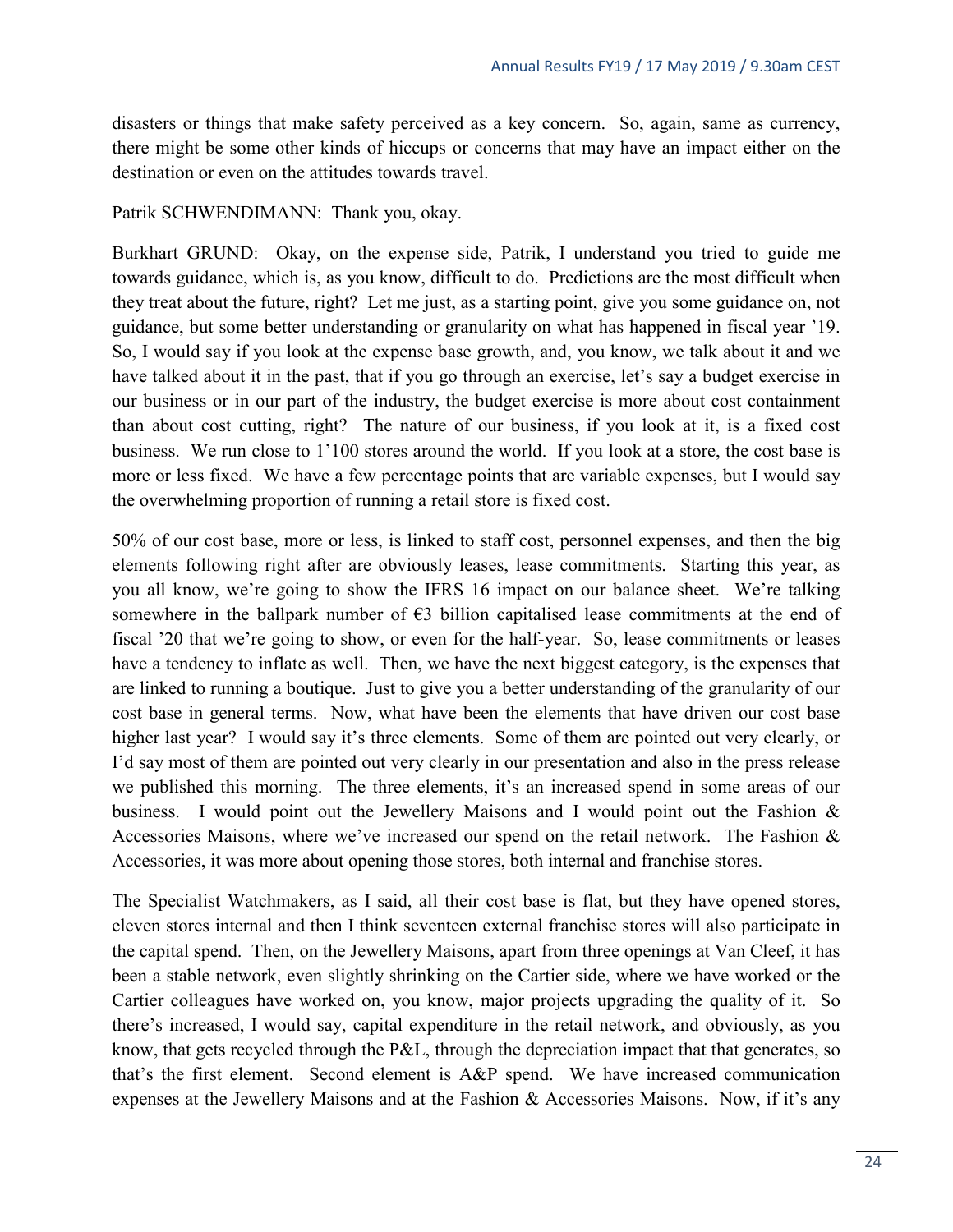relief, the spend has been budgeted higher and we, throughout the year, have managed it below that (TC: 01:30:00) budgeted level, but nevertheless, it has been an important increase compared to the previous year, for the many good reasons that our Maisons have.

The third cost element is the tech spend. I've spoken about it for YNAP, but we have a big tech operation, which is more the ERP side on our side, meaning the former Richemont Maisons side, where we have actually continued investing, because we're, right now, rolling SAP out in mainland China. As you can imagine, with close to 200 stores, that's quite a significant project that we have also undertaken this year. So, these are, I'd say, the three elements that have driven the cost base expansion. Just from a CFO perspective, I'm very happy with the work that all our colleagues did in the existing like-for-like network, where costs have remained under very good control or cost increase has remained under very good control. That's always a worry when you have quite a big, even highly qualitative retail network, that if your cost base consistently increases for an existing network, so that's a big point of vigilance and that was under very good control.

Patrik SCHWENDIMANN: Thank you, but as a best guess then, we should expect a similar increase or less for the current year? Tell us about, for example, store openings.

Burkhart GRUND: As a best guess, the cost growth ratio would be below the sales growth ratio.

Sophie CAGNARD: Thank you, Patrik. Actually, we're running out of time. We've got a number of questions through the website, so I'll pick three of them. Since you're on guidance, so to speak, could you give some colour, Burkhart, maybe on CAPEX for fiscal year '20 and '21, please? I think the other two questions that maybe could be covered relates to Dunhill. Investors would like management to comment on Dunhill's performance and whether there's a possibility that it may break even and when. The last point I think was more or less covered already by Burkhart, which is whether you can elaborate on how much more downsizes were done as far as the watch multi-brand retail stores are concerned, how much was done in terms of value, which you sort of alluded to, and how much more is to be done in fiscal year '20? I think that will complete the Q&A session. This has been quite long.

Burkhart GRUND: Okay, let's go for the CAPEX, because that is the element that will remain longer in our books, and I'll be consistent with what we've said last year. Once again, a bit of colour, we've had, when we were running through, I would say, investment cycle on the Specialist Watchmakers' side and on the Jewellery Maisons' side, mainly Cartier, when we're running through an investment cycle on the manufacturing side, we have had, for some years, I would say all the way up to 2015, CAPEX at a maximum of about 7% on sales. This has now normalised on the Maisons' side. Last year, we were at a level of 4.4% of sales, which I think personally would be the low end. I'm much more, let's say, comfortable at about a 5% CAPEX spend on sales for the Maisons, and why am I saying there comfortable? You know, when you run a store network and you want to offer the customer experience, then you have to have stores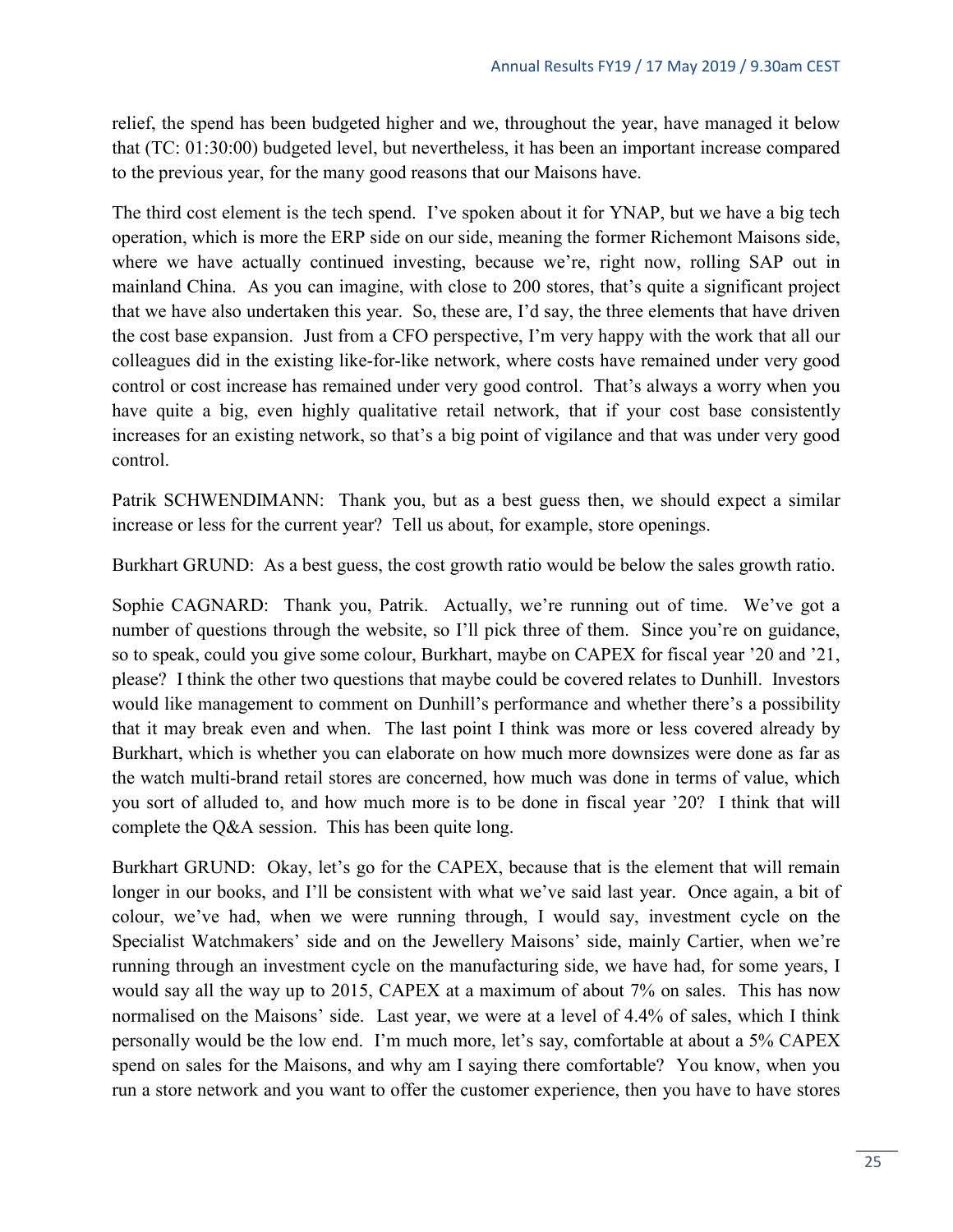that are not only well built and proper, but that offer the customer experience that customers are looking for in a very competitive world, to be honest.

What we're looking there is we're playing around, it's a bit flippant to say that, but we're playing around on different Maisons on, I would say, novel approaches to be more nimble, more flexible in the CAPEX we spend, so that you could, or can much quicker adapt your boutique environment with less additional spend to more flexible setups, put it that way. So, from a financial perspective, I'm quite happy with a 5% CAPEX spend for the Maisons. On the YNAP, Watchfinder Online Distributors' side, being a tech business, you know, CAPEX spend tends to be higher in periods of intense work around re-platforming, so as I said, we're round about a 10% last year. I think we should stay at that level for a while, probably two to three years into the future, and then if we do things well, that should start to level off or decline as a percentage of sales. So, that all would still fit comfortably in the 5% to 7% range on the overall Group sales that I've quoted before. This fiscal year '19, we've ended at 5.9% on sales, which sits more or less smack in the middle of that range.

Jérôme LAMBERT: I will first address the points related to Dunhill. You all remember that Dunhill, three to two years ago, has been through a massive restructuration plan. That plan was about closing countries and closing retail activities. We engaged a new team roughly eighteen months ago to two years at Dunhill, led by a real expert of that activity, Andrew Maag. Andrew has been rebuilding a complete team, firstly, a complete creative team. With Mark, he has been capable to design very attractive collections, particularly in the ready-to-wear, where we see already a very good result. In that what we call phase two after restructuration, the name of the game for us is like-for-like growth, and it was what was written on the roadmap of Andrew to demonstrate that the company was capable to recreate like-for-like growth. We can say for the last twelve months consecutively, the company has been enjoying like-for-like growth, which is, as we know in our industry, always a tough challenge, particularly after a big restructuration time. So, that's where we are with Dunhill. Their historical territories of Japan, UK are expanding. That's also the case now in China, so that's indeed promising news.

When it comes to our playbook or roadmap for the Specialist Watchmakers, that was the other part of the question, we use, I would say, with the management team, that word of roadmap, of playbook, because in somehow, Specialist Watchmakers are following the roadmap and the playbook that Cartier a few years ago took when it came to cleaning the market, focusing on iconic products and recreating desire and demand and also building the future. So, I would say that when it comes to qualitative improvement of the network, I would say we come slowly to the end of that process, that the agenda with our partners in wholesale is more about partnership and is more about how we can bring together, as the Maisons, in best conditions. Burkhart mentioned that we opened external boutiques, so-called franchisees, so last year, roughly 20 first franchise boutiques were opened, which is a good underlining demonstration of the effort and the positive results of these new partnerships. When you open a franchisee, by definition, you have to be two, so you have to be equally believing in what you are doing, believing in the Maison's